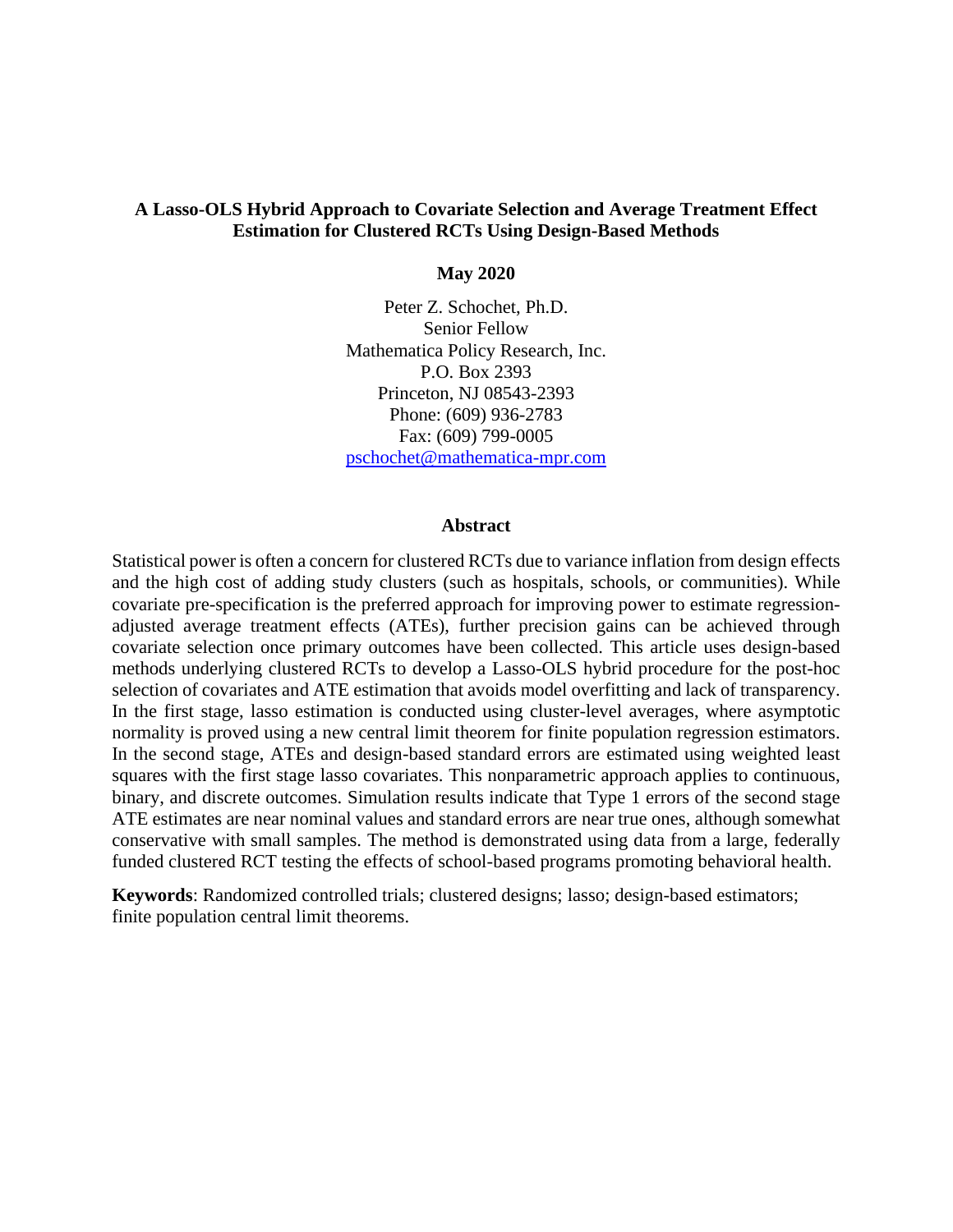#### **1. Introduction**

In randomized control trials (RCTs) of interventions, random assignment is often performed at the group level (such as a hospital, school, or community) rather than at the individual level. A common challenge for these clustered designs is obtaining large enough sample sizes to detect target average treatment effects (ATEs) within study resources. Statistical power is often a concern due to the typical high cost of including study clusters and the need to inflate standard errors of the estimated ATEs to account for the correlation of outcomes between individuals in the same cluster. 1,2,3,4

Estimating ATEs using regression models that control for baseline covariates is an effective and commonly used approach for increasing precision for clustered RCTs.<sup>4,5,6</sup> For these designs, the use of covariates, such as baseline measures of the primary outcomes, can increase precision by explaining the variation in outcomes between and within clusters. Accordingly, covariate selection is an important design issue for clustered RCTs, especially in the typical case where data are collected and analyzed at the individual level, so that many candidate covariates could be available for analysis.

One way to address the covariate selection problem is to pre-specify covariates in RCT registries and design documents prior to data analysis, for example, using prior information about the strength of outcome-covariate relationships. This approach has been recommended by authors across a range of fields.<sup>7,8,9,10,11</sup> Pre-specification has the advantage that it yields impact estimates with nominal Type 1 errors in repeated samplings, is replicable and transparent, and avoids the criticism that covariates were selected to obtain favorable findings.

Major RCT registries across disciplines, however, do not mandate that covariates be prespecified, such as in Medicine (ClinicalTrials.gov), Education (sreereg.icpsr.umich.edu),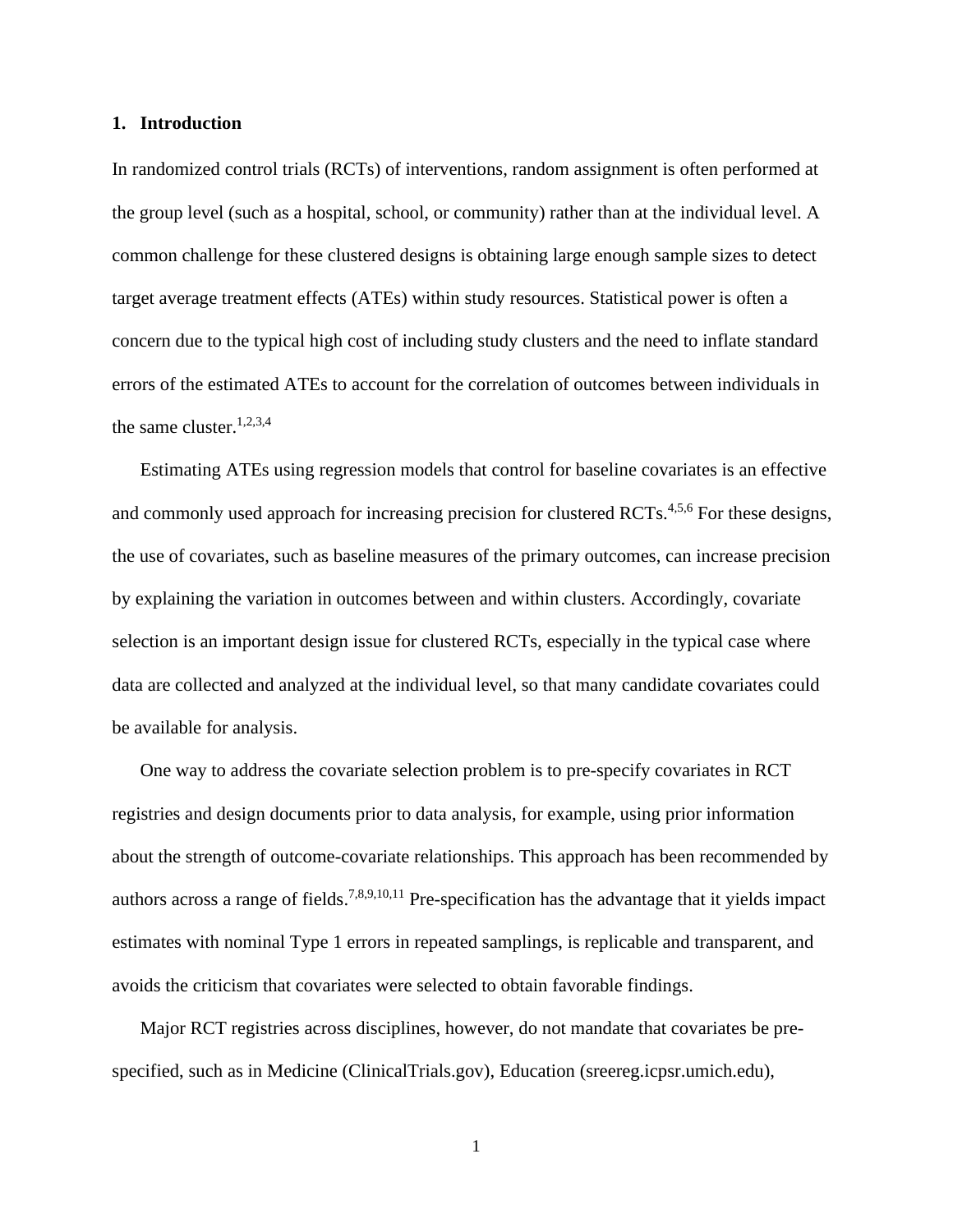Economics (socialscienceregistry.org), and Open Science Registries (osf.io/registries). Similarly, major evidence review clearinghouses—such as the Cochrane Collaboration in Health, the What Works Clearinghouse in Education, and the Clearinghouse for Labor Evaluation and Research in Economics—do not require pre-specification of covariates for RCTs to meet evidence standards. Accordingly, many RCT evaluations do not pre-specify covariates (or specify general categories only), instead selecting specific covariates once primary outcomes have been measured.

An advantage of this data-driven selection approach is that it can improve precision by identifying strong, unanticipated outcome-covariate relationships. However, it can suffer from the criticism that model covariates and their transformations were selected to yield favorable findings. Further, statistical inference under this approach must overcome potential model overfitting if many candidate covariates are available for analysis, thereby biasing standard error estimates downward.

This article discusses a data-driven approach for selecting amongst candidate covariates for clustered RCTs that maintains key advantages of the pre-specification approach. The approach involves pre-specifying a fully replicable *process* for selecting covariates rather than prespecifying the covariates themselves. Our sequential approach decouples covariate selection from impact estimation to increase transparency, similar in spirit to the approach of Tsiatis et al.<sup>12</sup> The first stage of the approach involves the use of Least Absolute Shrinkage and Selection Operator (lasso) procedures for the greedy selection of covariates<sup>13,14,15</sup>, which is adapted to clustered RCTs and finite population design-based ATE ratio estimators that underlie experiments<sup>16,17</sup>. We prove under regularity conditions that as the number of clusters,  $m$ , approaches infinity, our lasso estimator is  $\sqrt{m}$ -consistent for parameter estimation and can achieve consistent model selection, thereby extending the seminal work of Knight and Fu<sup>18</sup> to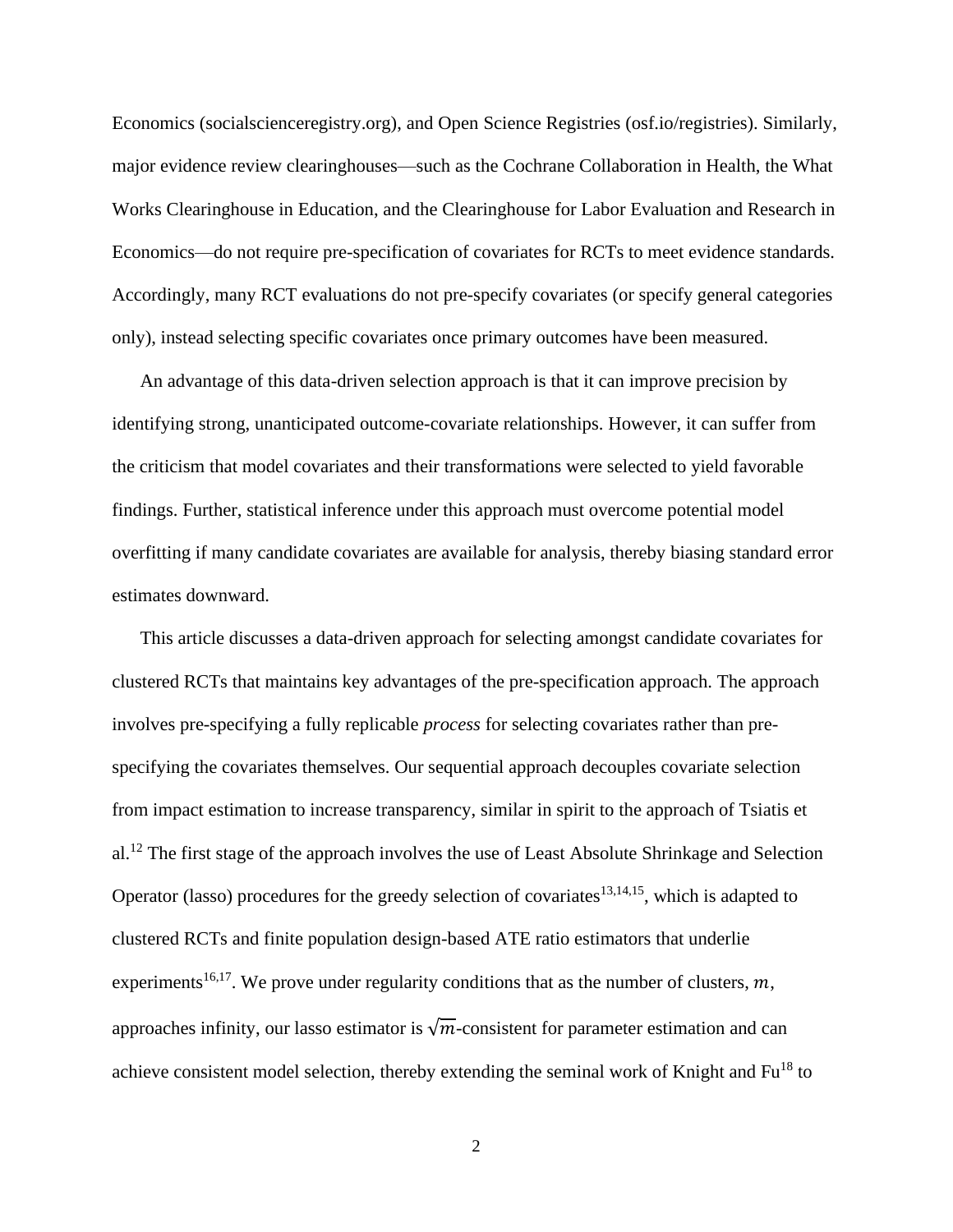clustered RCTs. These asymptotic results rely on a new finite population central limit theorem (CLT) for weighted least squares (WLS) estimators under our RCT working model.

The second stage of the approach involves ATE estimation, where the selected covariates from the first stage are applied to the design-based WLS estimator. This two-stage estimator is thus a clustered version of the Lasso-OLS hybrid estimator found in the literature for nonclustered settings.<sup>19,20,21,22</sup> The approach is nonparametric in that it makes no assumptions about the distribution of potential outcomes; applies to continuous, binary, and discrete outcomes; and allows for general weighting schemes. We conduct simulations showing that the two-stage impact estimator achieves nominal Type 1 errors with standard errors close to the true ones. We also conduct an empirical analysis using data from a large-scale clustered RCT, co-funded by two federal agencies, that tested the effects of school-based interventions promoting social and character development, to demonstrate how the procedure can improve precision without sacrificing technical rigor.

We establish the asymptotic properties of the first-stage lasso estimator assuming a fixed number of covariates,  $v$ , and not for the more general case where  $v = v_m$  grows with m. We adopt this classic framework, because we consider RCT settings where baseline covariates are obtained from relatively short surveys or from administrative records data with fixed record lengths, and not, for example, from gene expression or document or image classification settings where v is typically very large (that is, when  $v \gg m$ ). Further, we do not formally examine the statistical properties of the second stage ATE estimator, where we instead use simulations to examine its statistical performance. Belloni and Chernozhukov<sup>21</sup>, Belloni et al.<sup>22</sup>, and Zhang and Zhang<sup>23</sup> discuss statistical properties of Lasso-OLS hybrid estimators for non-clustered RCTs.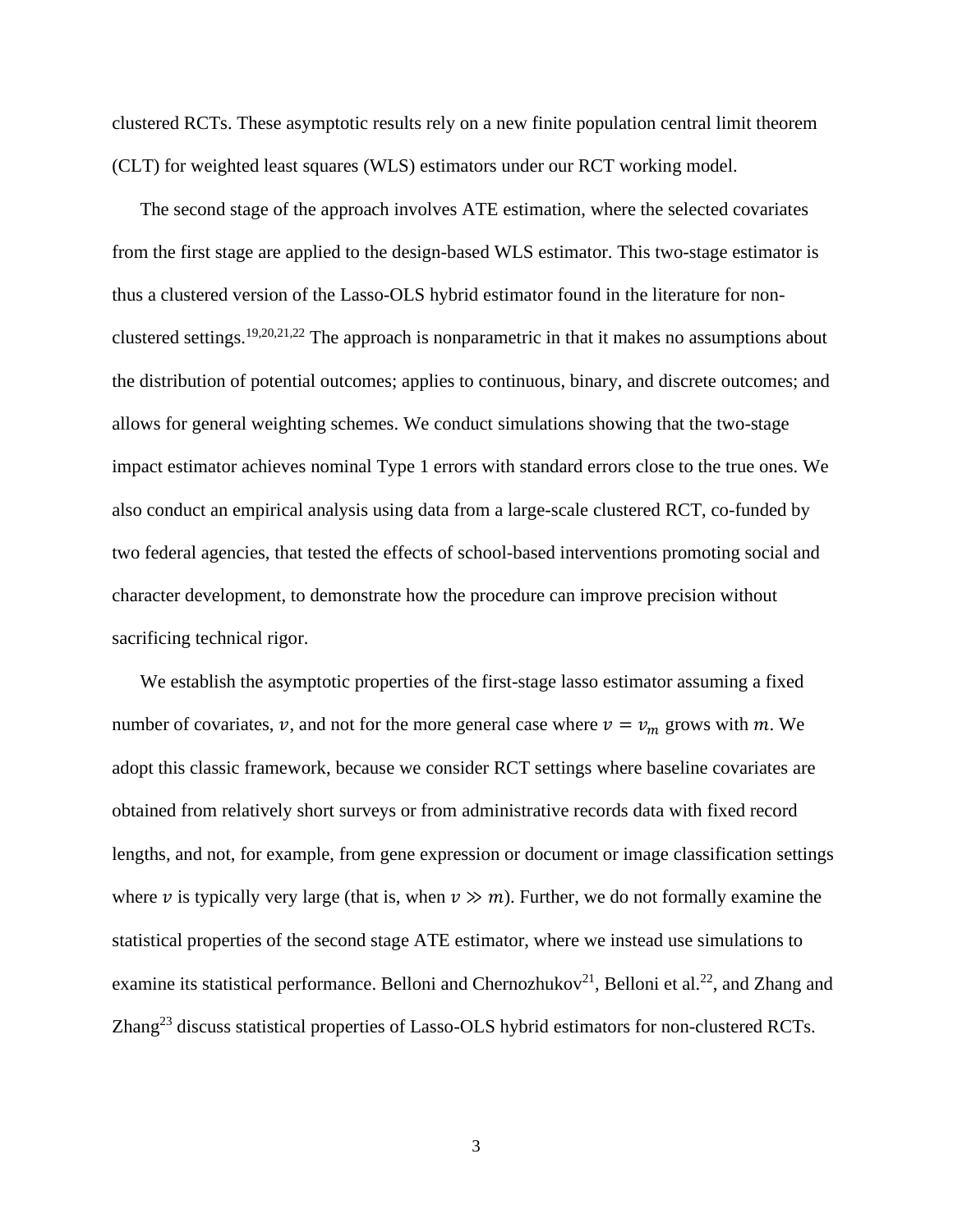This article contributes to the vast and growing literature on the lasso in several ways, where we highlight the literature closest to our setting. First, we extend the literature on design-based lasso estimation developed for non-clustered designs to the clustered setting. Bloniarz et al.<sup>24</sup> discuss asymptotic properties of design-based lasso adjustments for non-clustered RCTs (with  $v \gg m$ ), where they specify separate lasso models for the treatment and control groups, which are then combined to yield their ATE estimator. We do not adopt the approach of estimating separate models by treatment status due to resulting degrees of freedom losses that can materially reduce power for clustered RCTs that often contain relatively few clusters (and our focus is not on ATE estimation for baseline subgroups). Rather, we consider a pooled lasso model across the two research groups, where the model includes a treatment status indicator and a common set of covariates. In this setting, lasso is unlikely to select the treatment status indicator, which motivates our Lasso-OLS hybrid approach for ATE estimation. Another related article is McConville et al.<sup>25</sup> who consider design-based lasso survey regression estimators of population totals from finite population sampling, but do not consider clustered RCTs or ATE estimation.

A second contribution of this article is that we consider lasso estimation for clustered designs using a design-based framework rather than a model-based framework found in the literature. For instance, Bondell et al.<sup>26</sup>, Muller et al.<sup>27</sup>, and Belloni et al.<sup>28</sup> consider a linear mixed model lasso framework for clustered RCTs to simultaneously select covariates and estimate ATEs. In contrast, our approach decouples covariate selection and ATE estimation using a design-based framework. Relatedly, there is a literature examining the asymptotic properties of penalized regression models for correlated data using the generalized estimating equations (GEE) framework, although these studies have not focused directly on ATE estimation.<sup>29</sup>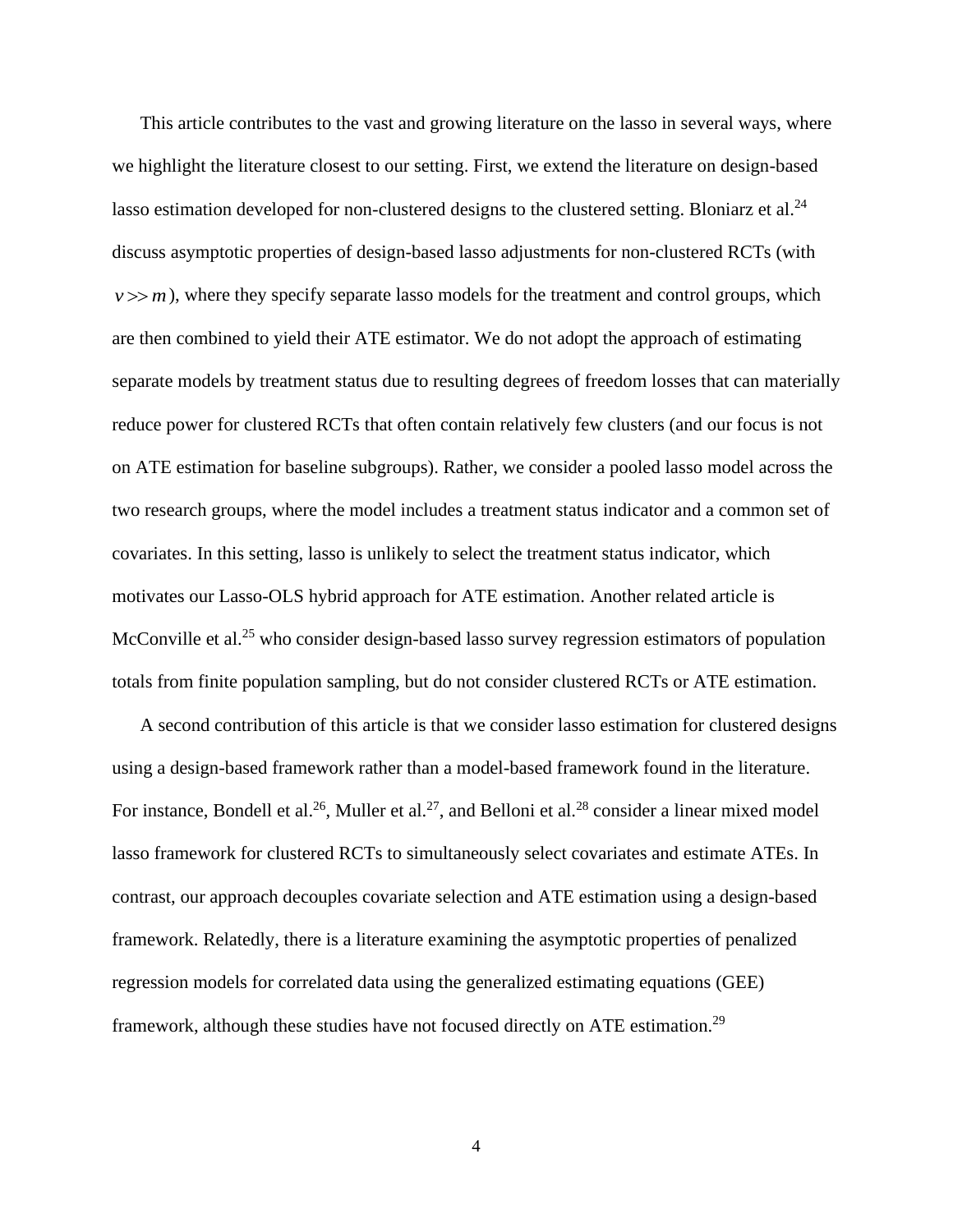The rest of the article proceeds as follows. Section 2 discusses design-based estimators for clustered RCTs using a potential outcomes framework. Section 3 discusses lasso estimation and Section 4 discusses our Lasso-OLS hybrid ATE estimator. Section 5 presents simulation results and Section 6 presents empirical analysis findings. Section 7 provides conclusions.

#### **2. Design-Based Estimators for Clustered RCTs**

Following Schochet et al.<sup>17</sup>, we consider an RCT design with m clusters where  $m^1 = mp$ clusters are randomized to the treatment group and  $m^0 = m(1 - p)$  are randomized to the control group, where p is the treatment group assignment rate  $(0 < p < 1)$ . We assume a sample of  $n_j$  individuals in cluster j, with  $n$  total individuals. We assume baseline and outcome data are collected at the individual level. We also assume the stable unit treatment value assumption (SUTVA), applied to clustered designs, where an individual's potential outcomes depend only on the individual's cluster treatment assignment and not on the treatment assignments of other clusters in the sample (although the outcomes of individuals within the same cluster could be correlated).<sup>30</sup> A second SUTVA condition is that a study unit offered a particular treatment cannot receive different forms of the treatment.

Let  $Y_{ii}(1)$  be the potential outcome for individual *i* in the treatment condition and let  $Y_{ii}(0)$ be the potential outcome for the same individual in the control condition. Potential outcomes can be continuous, binary, or discrete. Let  $T_i$  equal 1 for clusters randomly assigned to the treatment condition and 0 for control clusters. Because of randomization, we have that  $T_j \perp (Y_{ij}(1), Y_{ij}(0))$ for all  $i$  and  $j$ .

We assume a finite population model, where potential outcomes are assumed fixed for the evaluation, so that study results pertain to the study sample but not more broadly. This scenario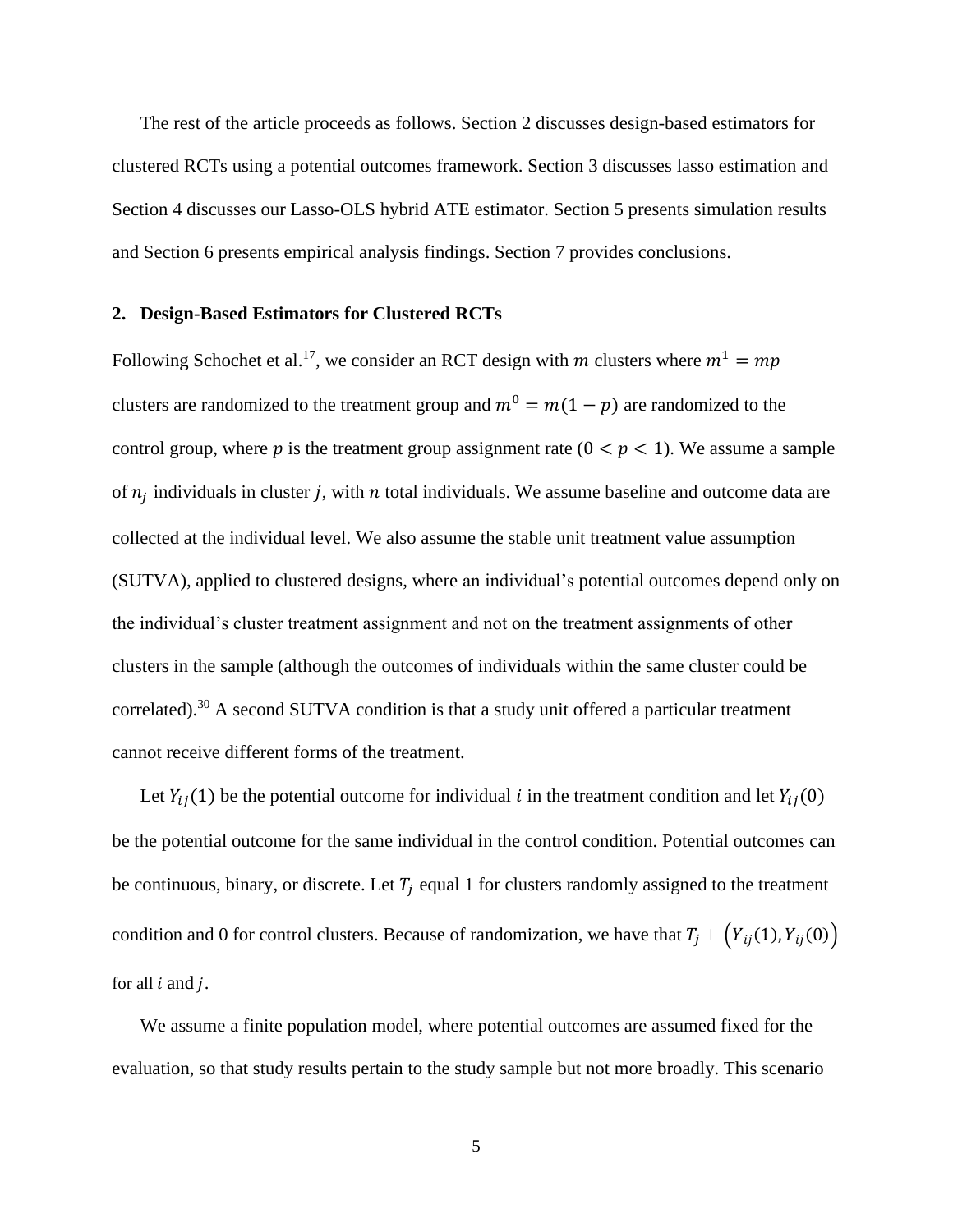is realistic when sites, clusters, and individuals are purposively selected for the study (for example, study volunteers), which often occurs in practice.

The ATE parameter of interest for the finite population model for the clustered design is

$$
\beta_1 = \frac{\sum_{j=1}^m w_j(\bar{Y}_j(1) - \bar{Y}_j(0))}{\sum_{j=1}^m w_j} = \bar{\bar{Y}}(1) - \bar{\bar{Y}}(0),\tag{1}
$$

where  $\overline{Y}_j(1) = \frac{1}{W}$  $\frac{1}{w_j} \sum_{i=1}^{n_j} w_{ij} Y_{ij}(1)$  $_{i=1}^{n_j} w_{ij} Y_{ij}(1)$  and  $\bar{Y}_j(0) = \frac{1}{w_j}$  $\frac{1}{w_j} \sum_{i=1}^{n_j} w_{ij} Y_{ij}(0)$  $\sum_{i=1}^{n_j} w_{ij} Y_{ij}(0)$  are mean cluster-level potential outcomes in the treatment and control conditions, respectively,  $w_{ij} > 0$  is the individual-level weight, and  $w_j = \sum_{i=1}^{n_j} w_{ij}$  $\sum_{i=1}^{n_j} w_{ij}$  is the cluster-level weight. Depending on the research questions of interest, the weights can be set, for example, so that intervention effects pertain to the average individual ( $w_{ij} = 1$  and  $w_j = n_j$ ) or the average cluster ( $w_{ij} = 1/n_j$  and  $w_j = 1$ ). The weights can also help adjust for survey nonresponse bias or other design factors.

Under SUTVA, the data generating process for the observed outcome,  $y_{ij}$ , is

$$
y_{ij} = T_j Y_{ij}(1) + (1 - T_j) Y_{ij}(0).
$$
 (2)

This relation states that we can observe  $y_{ij} = Y_{ij}(1)$  for those in the treatment group and  $y_{ij} =$  $Y_{ii}(0)$  for those in the control group, but not both. This model generalizes, to clustered RCTs, the design-based model for non-clustered designs using a potential outcomes framework.<sup>31,32,33,34</sup>

Rearranging (2) generates the following regression model:

$$
y_{ij} = \beta_0 + \beta_1 (T_j - p^*) + u_{ij}, \tag{3}
$$

where  $\beta_1 = \overline{\overline{Y}}(1) - \overline{\overline{Y}}(0)$  is the ATE parameter,  $p^* = \frac{1}{\sqrt{m}}$  $\frac{1}{\sum_{j=1}^m w_j} \sum_{j=1}^m T_j w_j$  is the weighted treatment group sampling rate,  $\beta_0 = p^* \overline{Y}(1) + (1 - p^*) \overline{Y}(0)$  is the mean potential outcome, and the "error" term,  $u_{ij}$ , can be expressed as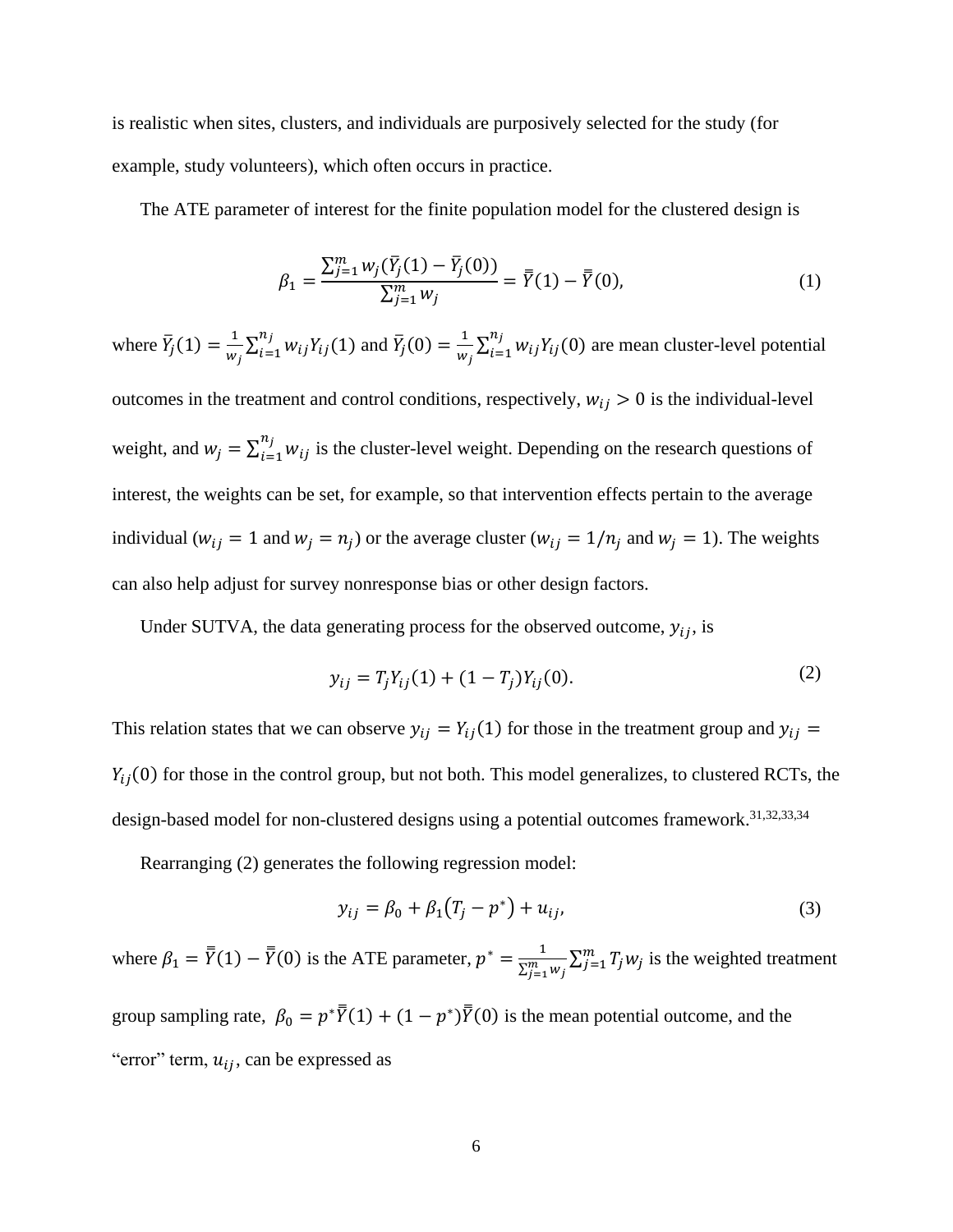$$
u_{ij}=T_j(Y_{ij}(1)-\bar{Y}(1))+(1-T_j)(Y_{ij}(0)-\bar{Y}(0)).
$$

Unlike the usual regression model for correlated data, in our setting  $u_{ij}$  is random solely because  $T_j$  is random (see Freedman<sup>35</sup>, Imbens and Rubin<sup>33</sup>, and Lin<sup>36</sup> for a discussion of this approach for non-clustered RCTs and Yang and Tsiatis<sup>37</sup> for super-population versions). Further, the model does not satisfy key assumptions of the usual regression model for correlated data, because, over the randomization distribution,  $u_{ij}$  does not have mean zero,  $u_{ij}$  is heteroscedastic,  $Cov(u_{ij}, u_{ij})$  is not constant for individuals in the same cluster,  $Cov(u_{ij}, u_{i'j'})$  is nonzero for individuals in different clusters, and  $u_{ij}$  is correlated with the regressor  $(T_j - p^*)$ .<sup>16</sup> Note that this framework is nonparametric because it makes no assumptions about the distribution of potential outcomes, and allows treatment effects to differ across individuals and clusters.

Consider weighted least squares (WLS) estimation of a variant of (3), using the weights,  $w_{ij}$ , where the explanatory variables include a  $1xk$  vector of fixed, centered baseline covariates,  $\tilde{\mathbf{x}}_{ij} = (\mathbf{x}_{ij} - \bar{\mathbf{x}})$ , with associated parameter vector  $\gamma$ , where  $\bar{\mathbf{x}} = \frac{1}{\nabla^m}$  $\frac{1}{\sum_{j=1}^{m} w_j} \sum_{j=1}^{m} \sum_{i=1}^{n_j} w_{ij} \mathbf{x}_{ij}$  $i=1$  $\sum_{i=1}^m \sum_{i=1}^{n_j} w_{ij} \mathbf{x}_{ij}$ . The covariates, unaffected by the treatment, can be at the individual or cluster level. We assume the covariate matrix has full rank, and for reasons discussed below, that  $m^1 - kp^* - 1 > 0$  and  $m^0 - k(1 - p^*) - 1 > 0$  so there are sufficient degrees of freedom for variance estimation.

Note that in the design-based framework, the covariates do not enter the true RCT model in (3) and the ATE estimand does not change, but the covariates will increase precision to the extent they are correlated with the potential outcomes. Further, we do not need to assume for the working model that the true conditional distribution of  $y_{ij}$  given  $x_{ij}$  is linear in  $x_{ij}$ . We do not consider models that interact  $\tilde{\mathbf{x}}_{ij}$  and  $\tilde{T}_j$  due to associated degrees of freedom losses that can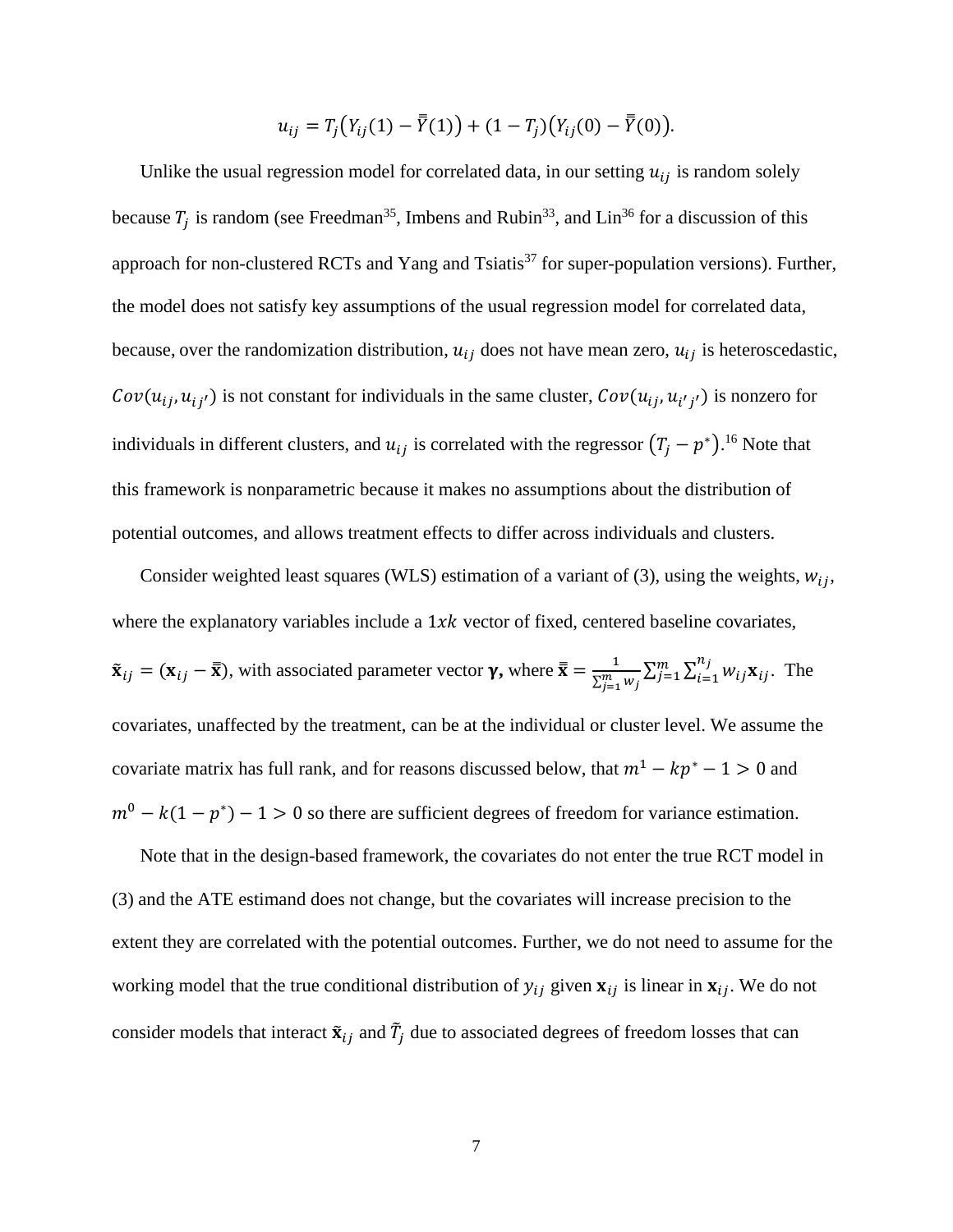seriously reduce the power of clustered RCTs that, in practice, often contain relatively few clusters for cost reasons.

Schochet et al.<sup>17</sup> (Theorem 1) prove that under SUTVA, randomization, and some regularity conditions (discussed in the next section), the WLS estimator for the ATE parameter under our RCT working model with covariates,  $\hat{\beta}$  $_1$ , is consistent and asymptotically normal as m approaches infinity for a hypothetical increasing sequence of finite populations. In principle, parameters should be subscripted by  $m$ , but we hereafter omit this notation for simplicity. Schochet et al.<sup>17</sup> also show that a consistent (upper bound), plug-in variance estimator based on regression residuals averaged to the cluster level that performs well in simulations is

$$
Var\left(\hat{\beta}_1\right) = \frac{1}{(1 - R^2)} \left(\frac{s^2(1)}{m^1} + \frac{s^2(0)}{m^0}\right),\tag{4}
$$

where

$$
s^{2}(1) = \frac{1}{(m^{1} - kp^{*} - 1)(\overline{w}^{1})^{2}} \sum_{j:T_{j} = 1}^{m^{1}} w_{j}^{2} (\overline{y}_{j} - \hat{\beta}_{0} - (1 - p^{*})\hat{\beta}_{1} - \overline{\mathbf{\tilde{x}}}_{j}\hat{\mathbf{\gamma}})^{2};
$$

$$
s^{2}(0) = \frac{1}{(m^{0} - k(1-p^{*}) - 1)(\overline{w}^{0})^{2}} \sum_{j:T_{j}=0}^{m^{0}} w_{j}^{2} (\overline{y}_{j} - \hat{\beta}_{0} + p^{*} \hat{\beta}_{1} - \overline{\tilde{\mathbf{x}}}_{j} \hat{\mathbf{\gamma}})^{2};
$$

 $R^2$  is the R-squared value from a regression of  $\tilde{T}_j$  on the covariates;  $\overline{w}^1 = \frac{1}{m^1} \sum_{j:T_j=1}^m w_j$  and  $\overline{w}^0 = \frac{1}{m^0} \sum_{j:T_j=0}^m w_j$  are mean cluster-level weights;  $\overline{y}_j = \frac{1}{w}$  $\frac{1}{w_j} \sum_{i=1}^{n_j} w_{ij} y_{ij}$  $\sum_{i=1}^{n_j} w_{ij} y_{ij}$  are cluster-level mean outcomes;  $\tilde{\overline{x}}_j = \overline{x}_j - \overline{\overline{x}}$  are centered cluster-level covariates with  $\overline{x}_j = \frac{1}{w}$  $\frac{1}{w_j} \sum_{i=1}^{n_j} w_{ij} \mathbf{x}_{ij}$  $_{i=1}^{n_j} w_{ij} \mathbf{x}_{ij}$ ; and  $\hat{\beta}_0$ ,  $\hat{\beta}_1$ , and  $\hat{\gamma}$  are parameter estimates. Hypothesis testing can be conducted using t-tests with  $(m - k - )$ 2) degrees of freedom, which is based on the number of clusters, not individuals. While degrees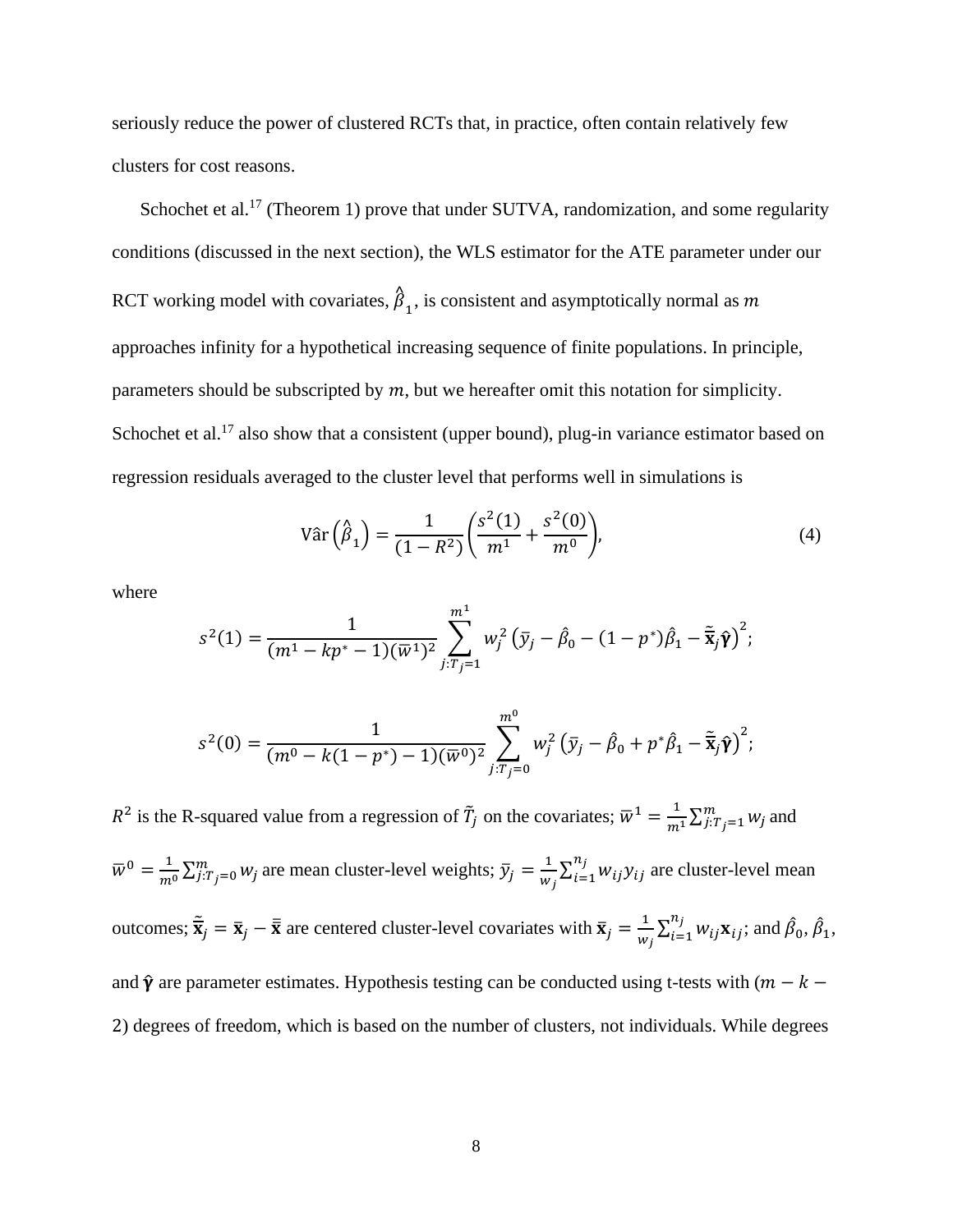of freedom losses from models with individual level covariates are typically less than  $v$ , using  $v$ yields conservative Type 1 errors, so that is the approach used here.<sup>17,38</sup>

We note a few features of (4). First, variances differ across the two research groups because we allow for heterogeneous treatment effects. Second, the same variance estimator results using non-centered data in the regressions instead of centered data. Third, the covariates will only affect the ATE estimates and increase precision if mean covariate values vary across clusters. Fourth, the estimator pertains to binary, discrete and continuous outcomes. Finally, a variant of (4) subtracts out the term,  $\frac{1}{\sqrt{2}}$  $\frac{1}{(m-1)}\sum_{j=1}^{m}\frac{w_j^2}{\bar{w}^2}$  $\frac{m}{j=1} \frac{w_j}{\bar{w}^2} [Y_{ij}(1) - \bar{Y}(1) - (Y_{ij}(0) - \bar{Y}(0))]^2$ , a bound on the heterogeneity of treatment effects across clusters that enters the asymptotic variance formula.<sup>17,39</sup> However, this variant has been shown to perform worse than (4) in simulations, so is not used.<sup>17</sup>

The variance estimator in (4) is based on regression residuals *averaged to the cluster level*, with separate additive terms for the treatment and control groups. Intuitively, the model is estimated using individual-level data, but standard errors are calculated using residual sums of squares based on cluster-level residuals. This suggests an alternative estimation approach relevant to our lasso approach presented in the next section—where WLS is run using data averaged to the cluster level. Variance estimators using cluster- or individual-level data will be identical for models with cluster-level covariates only, so there is no efficiency loss from data aggregation in these cases. For models with individual-level covariates, efficiency losses using cluster-level averages are tolerable if k is reasonably small.<sup>40</sup>

## **3. Lasso Estimation for Clustered RCTs**

Suppose  $\nu$  candidate baseline covariates are available for analysis. In this section, we discuss lasso covariate selection procedures that align with the objective function of the design-based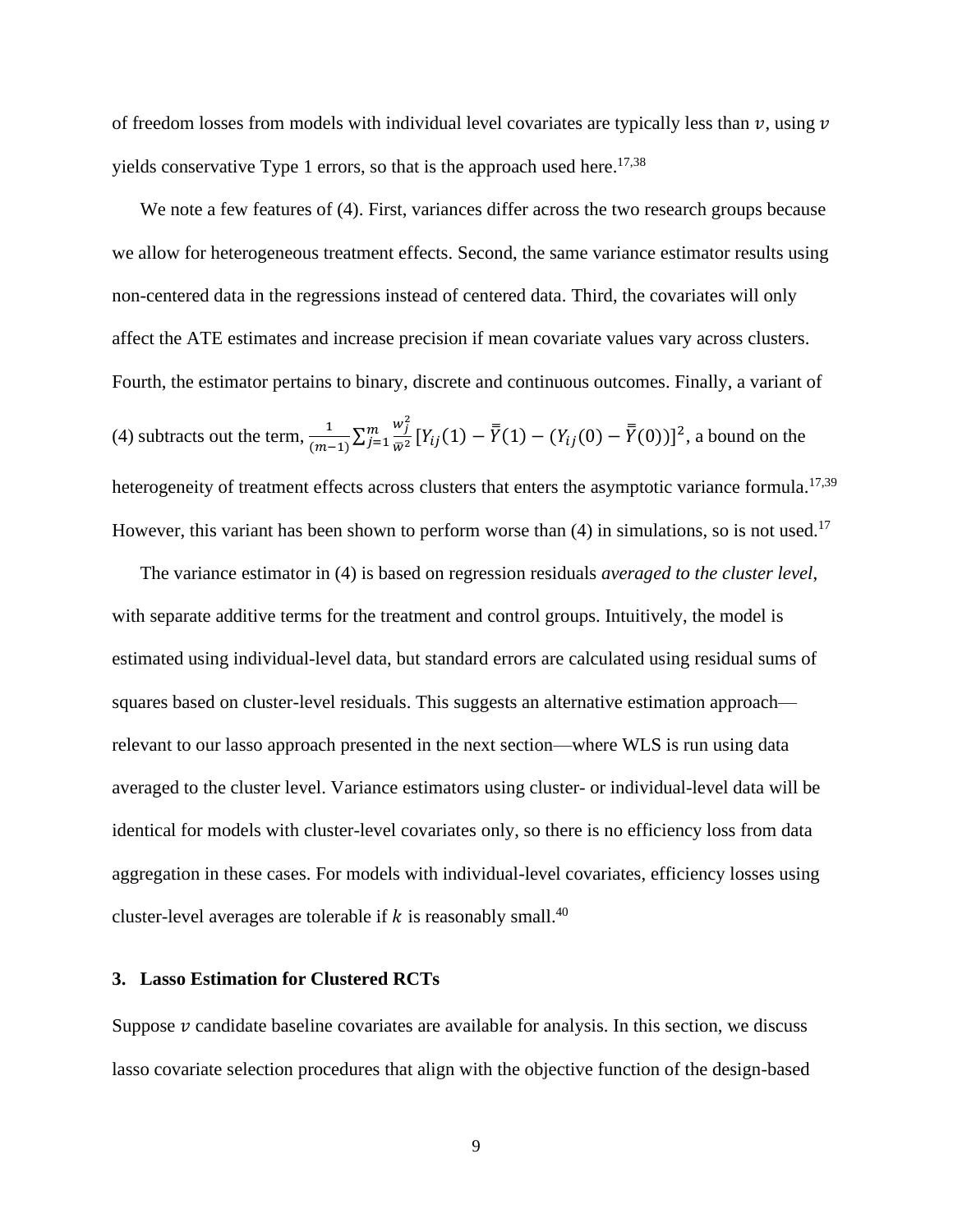estimator discussed above, are replicable and decoupled from ATE estimation for transparency, minimize overfitting, and exhibit asymptotic properties found in the literature.

#### *3.1.**Lasso model*

Lasso for covariate selection is a commonly used penalized regression approach that selects covariates by shrinking some regression coefficients to zero.<sup>13,14,15,19</sup> Lasso, which was developed for non-clustered settings, estimates coefficients by minimizing a least squares objective subject to the constraint that the sum of the absolute values of the model coefficients is bounded above by some positive number. Lasso has the property that its regularization leads to sparse solutions, which is suitable for clustered RCTs that often contain limited numbers of degrees of freedom.

In our context, lasso can be adapted to the design-based framework for clustered RCTs by minimizing the following penalized loss function using data *averaged to the cluster level*, pooled across the treatment and control groups:

$$
\widehat{\delta}_{lasso} = \operatorname{argmin}_{\delta} \left\{ \sum_{j=1}^{m} \frac{w_j}{\overline{w}} (\overline{\tilde{y}}_j - \beta_1 \overline{T}_j - \overline{\tilde{\mathbf{x}}}_j \mathbf{y})^2 + \lambda (|\beta_1| + \sum_{q=1}^{\nu} |\gamma_q|) \right\},\tag{5}
$$

where  $\tilde{\bar{y}}_j = \bar{y}_j - \bar{\bar{y}}$  and  $\tilde{\bar{x}}_j = \bar{x}_j - \bar{\bar{x}}$  are centered cluster-level mean outcomes and covariates, standardized to have standard deviation 1 (so no intercept is included);  $\delta = (\beta_1 \gamma')'$  is the parameter vector; and  $\lambda = \lambda_m$  is the tuning parameter that controls the amount of regularization (shrinking). As  $\lambda$  increases, more shrinking occurs and more parameter estimates are set to 0. Note that in the design-based framework, lasso identifies covariates for the linear working model only, and not necessarily for the true model linking outcomes and covariates as is assumed for model-based approaches.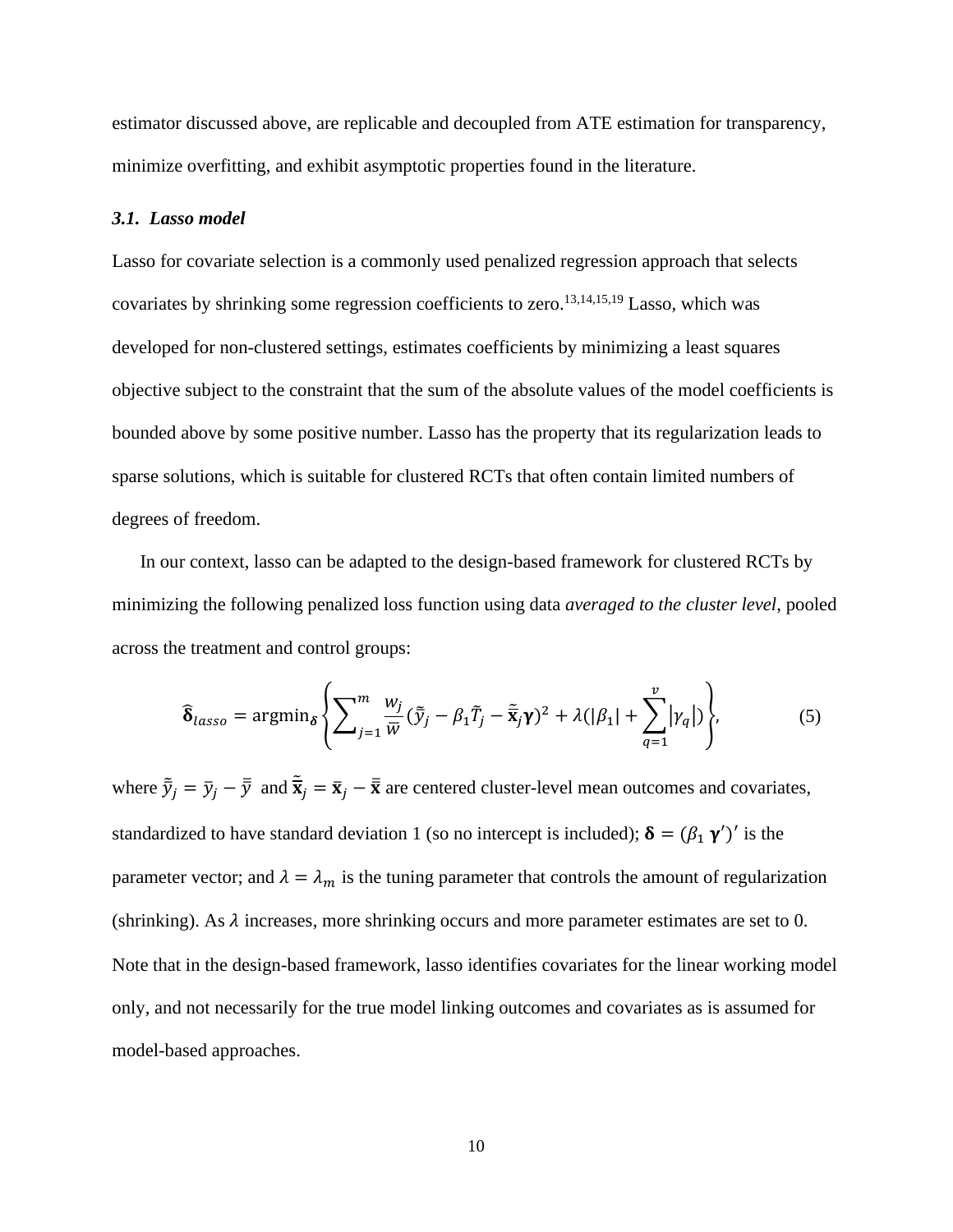We include  $\tilde{T}_j$  in (5) to conform to our design-based framework, even though it is unlikely to be selected in many RCT settings. This is because treatment effects are typically very small relative to the predictive power of baseline covariates; this motivates our Lasso-OLS estimator. Thus, our approach will typically select covariates under the null hypothesis of zero ATEs.

Note that the objective function in (5) only selects covariates based on the strength of their relationships with the outcome and does not penalize covariates based on their associations with  $\tilde{T}_j$ . This is because in RCTs, selecting covariates that are correlated with  $\tilde{T}_j$  but not with the outcome yields upwardly biased standard error estimates.<sup>7,41,42</sup> Belloni et al.<sup>22</sup> discuss estimating separate lasso models to predict treatment selection and outcomes, and then taking the union of the two selected covariate sets to estimate treatment effects. However, their focus is on settings with uncertainty about which variables and transformations are important confounds. In our RCT setting, however, the treatment assignment mechanism is fully determined by randomization, and covariates do not enter the true data generating process underlying experiments, so there are no confounds (we do not address missing data or study attrition that can cause confounds).

The lasso model in (5) could be estimated using individual-level data instead of cluster-level data. However, while this approach could increase precision, it runs the risk of identifying covariates that primarily explain outcome variation across individuals within clusters that do not improve precision under the design-based framework (see (4) above). Thus, we use cluster-level data to ensure lasso identifies covariates that explain between-cluster variation.

Cross-validation (CV) can be used to select  $\lambda$ .<sup>43</sup> A common choice to balance the biasvariance tradeoff is 5-fold (or 10-fold) CV where the data are partitioned into 5 (or 10) random groups for training and validation.<sup>14,44,45</sup> In our setting, a complication with this approach is that different random partitions of the sample could yield different covariate selections, which could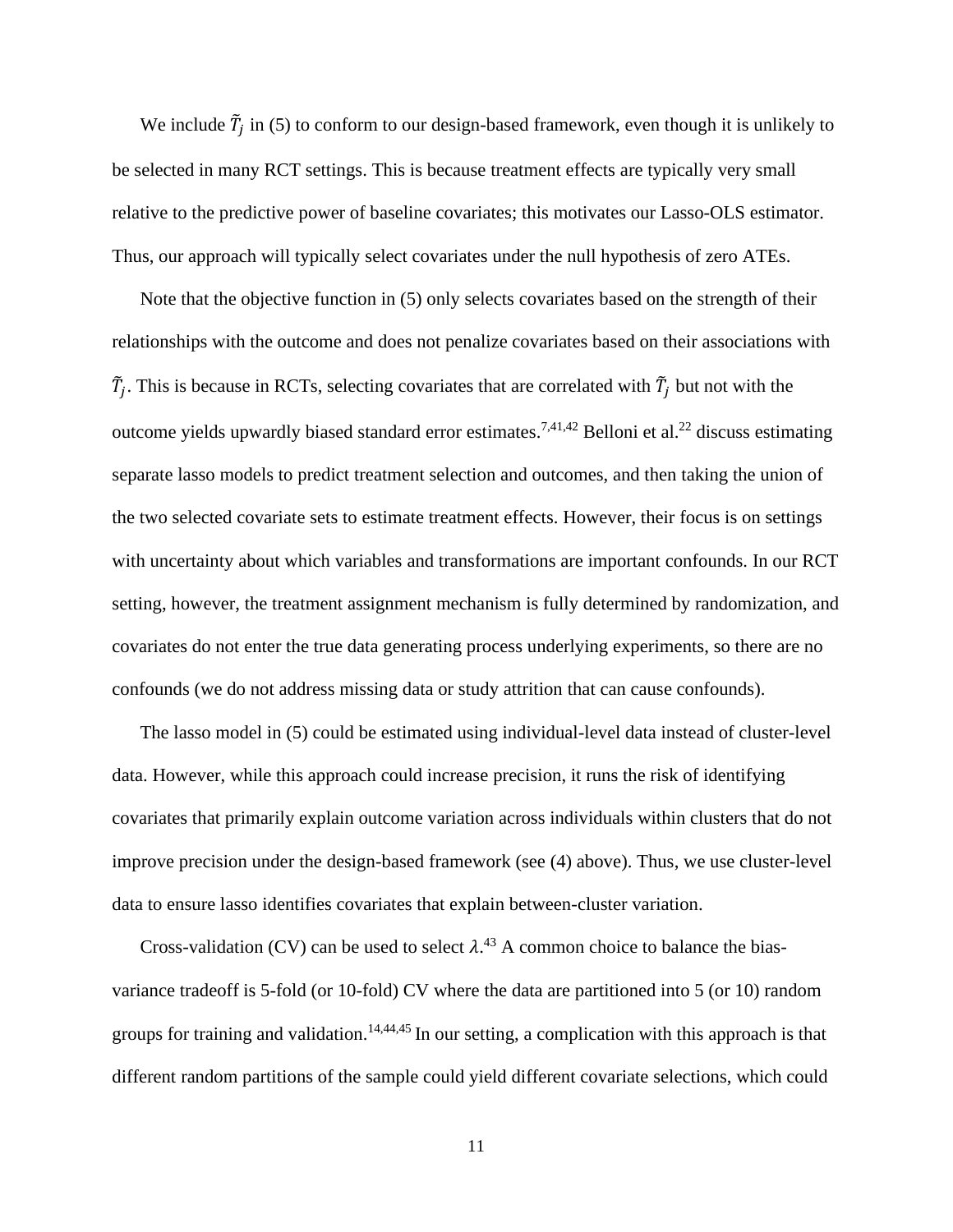impede replication. There also might not be sufficient degrees of freedom available for data partitioning for designs with small numbers of clusters. To address these issues, we adopt a leave-one-out CV approach, which is fully replicable and applicable to designs with small cluster samples. It yields lower bias but higher variance than higher-fold  $CV^{14}$ 

## *3.2. Asymptotic distribution of the lasso estimator*

In this section, we provide a result (proved in Appendix A) on the asymptotic distribution  $(\sqrt{m}$ -consistency) of lasso parameter estimation for (5) for fixed v that generalizes findings from Knight and  $Fu^{18}$  to our clustered RCT setting. We assume that the lasso model in (5) is sparse in the sense that the working model contains both non-zero and zero parameters, although it is not known which parameters are in which group. We assume that as  $m \to \infty$ , the treatment assignment rate,  $p$ , is (approximately) constant so that the numbers of treated and control clusters also grow:  $m^1 \rightarrow \infty$  and  $m^0 \rightarrow \infty$ .

Our asymptotic result relies heavily on a new finite population CLT for parameter estimates from our working regression model using cluster-level averages. The CLT builds on Theorem 1 in Schochet et al.<sup>17</sup> who develop a finite population CLT for ATE estimation but not for covariate estimation under our framework. The conditions underlying the CLT (and hence for lasso estimation) require some definitions. First for  $t \in \{1,0\}$ , we define the residualized potential outcomes as  $\tilde{\bar{\epsilon}}_j(t) = \tilde{\bar{Y}}_j(t) - \tilde{\bar{\mathbf{x}}}_j \gamma$ , where  $\tilde{\bar{Y}}_j(t) = \bar{Y}_j(t) - \bar{\bar{Y}}_j(t)$ . We also define the vector of covariate-residual cross-products as  $\bar{r}_j(t) = \tilde{\bar{x}}'_j$  $\int_{i}^{t} \widetilde{\xi}_{j}(t)$  and the vector of centered cross-products as  $\tilde{\mathbf{r}}_j(t) = \mathbf{r}_j(t) - \bar{\mathbf{r}}(t)$ , where  $\bar{\mathbf{r}}(t) = \frac{1}{\nabla^m}$  $\frac{1}{\sum_{j=1}^m w_j} \sum_{j=1}^m w_j \bar{\mathbf{r}}_j(t)$ . Further, we define the following

variances and covariances of  $\tilde{\vec{\epsilon}}_j(t)$  and  $\tilde{\vec{\mathbf{r}}}_j(t)$  and the weights, covariates, and potential outcomes: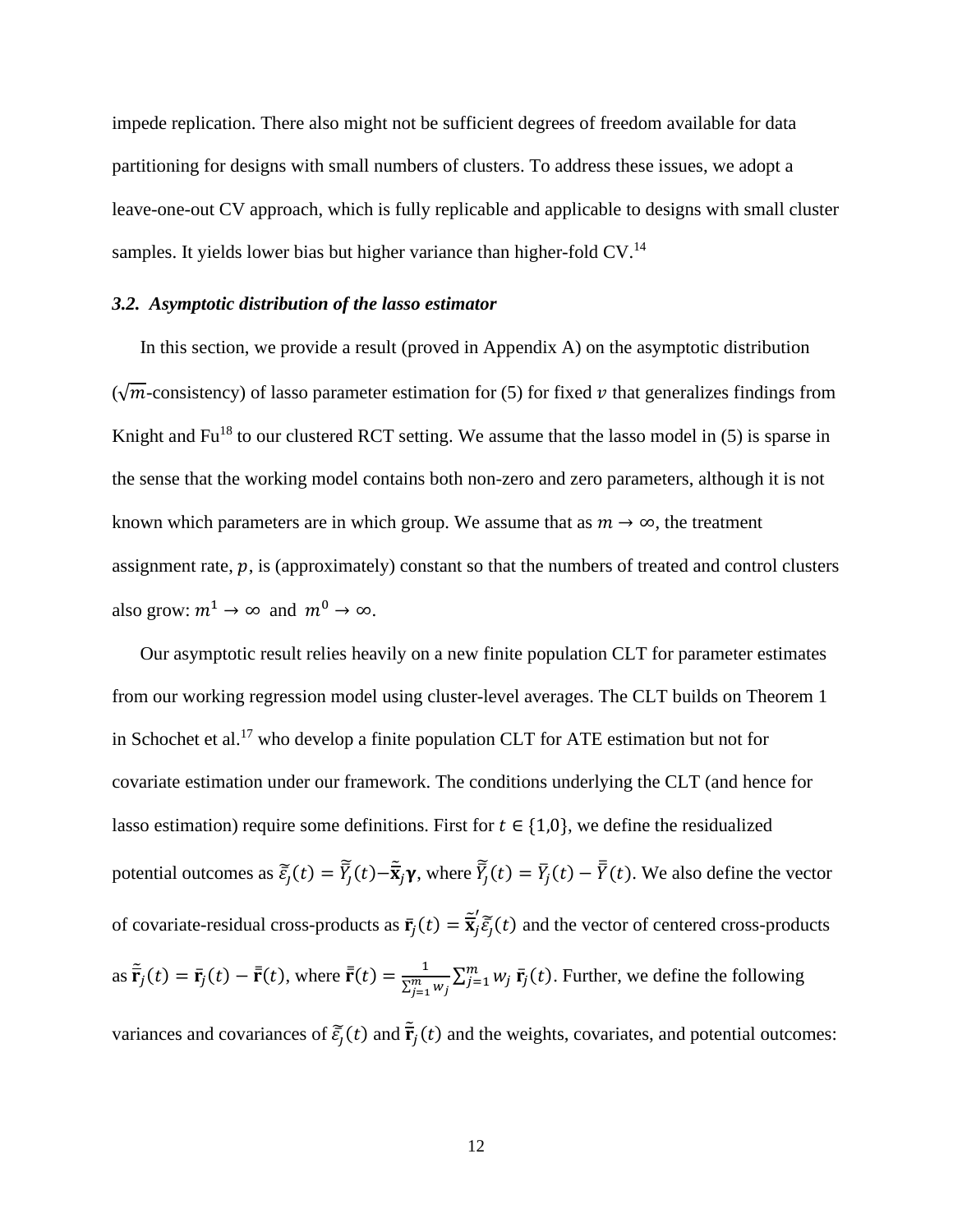$$
S_{\varepsilon}^{2}(t) = \frac{1}{m-1} \sum_{j=1}^{m} \frac{w_{j}^{2}}{\bar{w}^{2}} \, \tilde{\varepsilon}_{j}(t)^{2}, \qquad \mathbf{S}_{\mathbf{r}}^{2}(t) = \frac{1}{m-1} \sum_{j=1}^{m} \frac{w_{j}^{2}}{\bar{w}^{2}} \, \tilde{\mathbf{r}}_{j}(t) \tilde{\mathbf{r}}_{j}(t)^{'} ,
$$
\n
$$
S_{\varepsilon}^{2}(1,0) = \frac{1}{m-1} \sum_{j=1}^{m} \frac{w_{j}^{2}}{\bar{w}^{2}} \, \tilde{\varepsilon}_{j}(1) \tilde{\varepsilon}_{j}(0), \qquad \mathbf{S}_{\mathbf{r}}^{2}(1,0) = \frac{1}{m-1} \sum_{j=1}^{m} \frac{w_{j}^{2}}{\bar{w}^{2}} \, \tilde{\mathbf{r}}_{j}(1) \tilde{\mathbf{r}}_{j}(0)^{'} ,
$$
\n
$$
S^{2}(w) = \frac{1}{m-1} \sum_{j=1}^{m} (w_{j} - \overline{w})^{2} ,
$$
\n
$$
\mathbf{S}_{\mathbf{x}}^{2} = \frac{1}{m} \sum_{j=1}^{m} \frac{w_{j}}{\bar{w}} \tilde{\mathbf{x}}_{j}^{\prime} \tilde{\mathbf{x}}_{j}, \quad \mathbf{S}_{\mathbf{x},Y}^{2}(t) = \frac{1}{m} \sum_{j=1}^{m} \frac{w_{j}}{\bar{w}} \tilde{\mathbf{x}}_{j}^{\prime} \tilde{\mathbf{r}}_{j}(t),
$$

and

$$
\mathbf{S}_{\mathbf{x}\mathbf{y}}^2(t) = \frac{1}{m} \sum_{j=1}^m (\frac{w_j}{\overline{w}} \overline{\widetilde{\mathbf{x}}}_j' \overline{\widetilde{Y}}_j(t) - \overline{w\mathbf{x}\mathbf{y}}(t))^2,
$$

where  $\overline{wxY}(t) = \frac{1}{m}$  $\frac{1}{m}\sum_{j=1}^{m}\frac{w_j}{\bar{w}}$  $\frac{N_j}{\bar{W}} \frac{\widetilde{\mathbf{x}}'}{\mathbf{X}_j}$  $\lim_{j=1} \frac{w_j}{\tilde{x}_j} \tilde{\vec{Y}}_j(t)$ . Finally, we define several variance terms pertaining to

WLS estimates of the ATE and covariate parameters in the RCT working model:

$$
V_{ATE} = \frac{V_{\varepsilon}}{[p(1-p)]^2} = \frac{(1-p)}{p} S_{\varepsilon}^2(1) + \frac{p}{(1-p)} S_{\varepsilon}^2(0) + 2S_{\varepsilon}^2(1,0)
$$

and

$$
V_{\gamma} = (S_x^2)^{-1} V_r (S_x^2)^{-1},
$$

where  $V_r = p(1-p)[S_r^2(1) + S_r^2(0) - 2S_r^2(1,0)].$ 

We can now state our theorem. All specified conditions, apart from  $(C3)$ , are required for the CLT, whereas (C3) specifies a condition on the rate of convergence of  $\lambda_m$  as m gets large.

**Theorem 1.** Assume SUTVA (Condition (C1)), randomization (C2), and the following 6 additional conditions for  $t \in \{1,0\}$ :

(C3) As 
$$
m \to \infty
$$
,  $\frac{\lambda_m}{\sqrt{m}} \to \lambda_0 \ge 0$ .  
\n(C4) Let  $h(t) = \max_{1 \le j \le m} \left( \frac{w_j^2}{\overline{w}^2} \overline{\tilde{\varepsilon}_j}(t)^2 \right)$  and as  $m \to \infty$ ,  
\n
$$
\max_{t \in \{1, 0\}} \frac{1}{(m^t)^2} \frac{h(t)}{(\mathbb{V}_{ATE}/m)} \to 0.
$$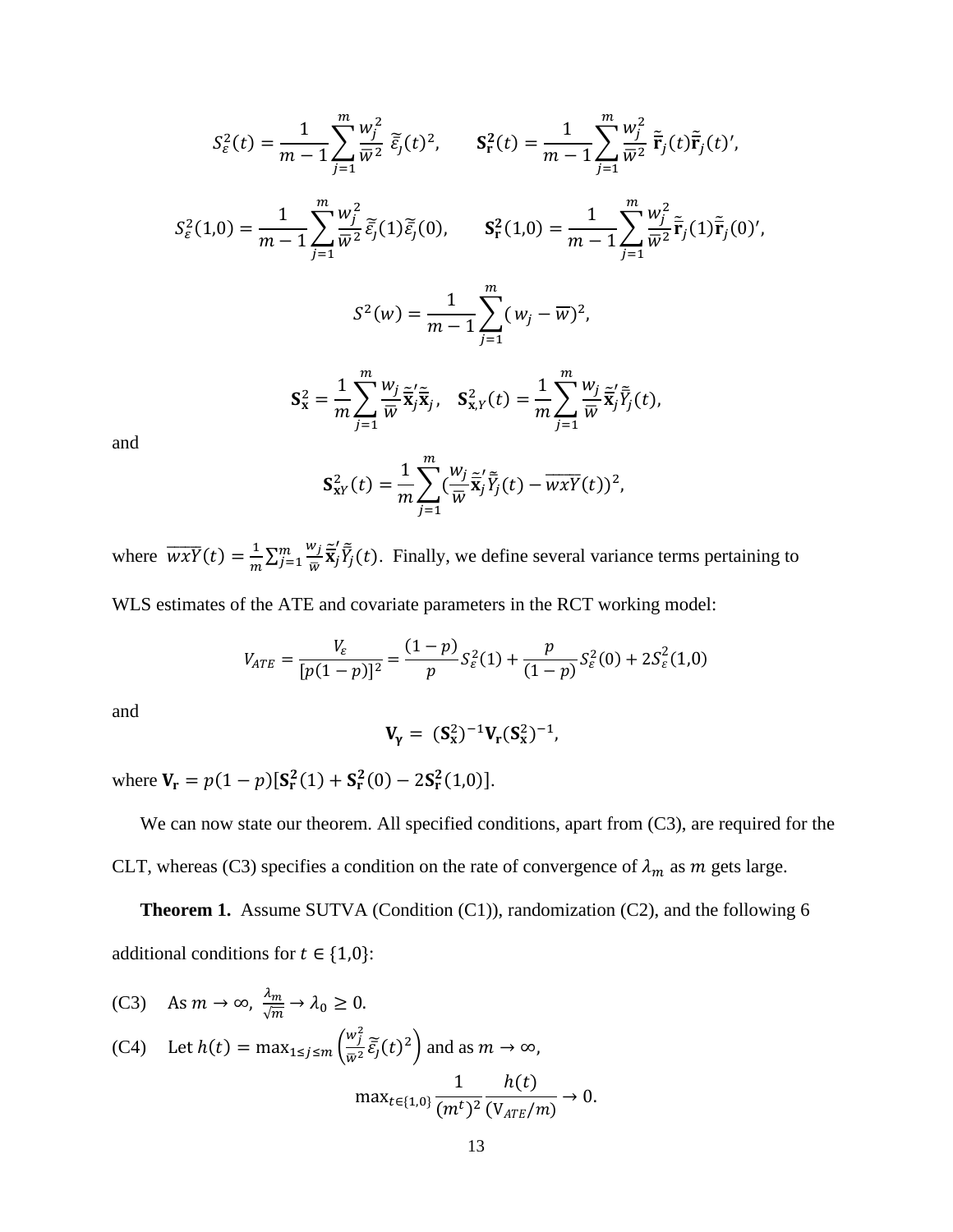(C5) Let 
$$
g_q(t) = \max_{1 \le j \le m} \left( \frac{w_j^2}{\bar{w}^2} \left( [\tilde{\mathbf{x}}_j]_q^2 \right) \right)
$$
 for each covariate  $q = 1, ..., k$  and as  $m \to \infty$ ,  
\n
$$
\frac{1}{\min(m^1, m^0)} \frac{g_q(t)}{[\mathbf{S}_x^2]_{q,q}} \to 0.
$$
\n(C6) Let  $\theta_q(t) = \max_{1 \le j \le m} \left( \frac{w_j^2}{\bar{w}^2} \left( [\tilde{\mathbf{F}}_j(t)]_q^2 \right) \right)$  for  $q = 1, ..., k$  and as  $m \to \infty$ ,  
\n
$$
\max_{t \in \{1, 0\}} \frac{1}{(m^t)^2} \frac{\theta_q(t)}{(\mathbf{V}_y]_{q,q}/m)} \to 0.
$$

(C7)  $f^t = \frac{m^t}{m}$  $\frac{n}{m}$  has a limiting value between 0 and 1 and as  $m \to \infty$ ,

$$
(1 - ft) \frac{S^2(w)}{m^t \overline{w}^2} \to 0.
$$

(C8)  $S_r^2(t)$ ,  $S_\varepsilon^2(t)$ ,  $S_r^2(1,0)$ ,  $S_\varepsilon^2(1,0)$ ,  $S_x^2$ ,  $S_{x,Y}^2(t)$ , and  $S_{XY}^2(t)$  have finite (positive definite) limiting values.

Then as  $m \to \infty$ , the lasso estimator,  $\widehat{\delta}_{lasso}$ , satisfies

$$
\sqrt{m}(\widehat{\boldsymbol{\delta}}_{lasso}-\boldsymbol{\delta})\stackrel{d}{\rightarrow}\mathrm{argmin}_{\mathbf{u}}(V),
$$

where the function  $V$  is

$$
V(\mathbf{u}) = -2\mathbf{u}'\mathbf{W} + \mathbf{u}'\mathbf{Q}\mathbf{u} + \lambda_0 \sum_{q=1}^{k} u_q \operatorname{sgn}(\delta_q) + \lambda_0 \sum_{q=(k+1)}^{v+1} |u_q|,
$$
 (6)

where  $\mathbf{u} = (u_1, ..., u_{\nu+1})'$  is a vector of real numbers; sgn(.)  $\in \{-1,0,1\}$  is the sign function;

$$
\mathbf{Q} = \begin{bmatrix} p(1-p) & \mathbf{0} \\ \mathbf{0} & \mathbf{\Omega}_{\mathbf{x}}^2 \end{bmatrix};
$$

and

**W** has a 
$$
N(\mathbf{0}, \begin{bmatrix} \Omega_{\varepsilon}^2 & \mathbf{0} \\ \mathbf{0} & \Omega_{\mathbf{r}}^2 \end{bmatrix})
$$
 distribution;

with  $\Omega_{\mathbf{x}}^2 = \lim_{m \to \infty} \mathbf{S}_{\mathbf{x}}^2$ ;  $\Omega_{\varepsilon}^2 = \lim_{m \to \infty} V_{\varepsilon}$ ; and  $\Omega_{\mathbf{r}}^2 = \lim_{m \to \infty} V_{\mathbf{r}}$ .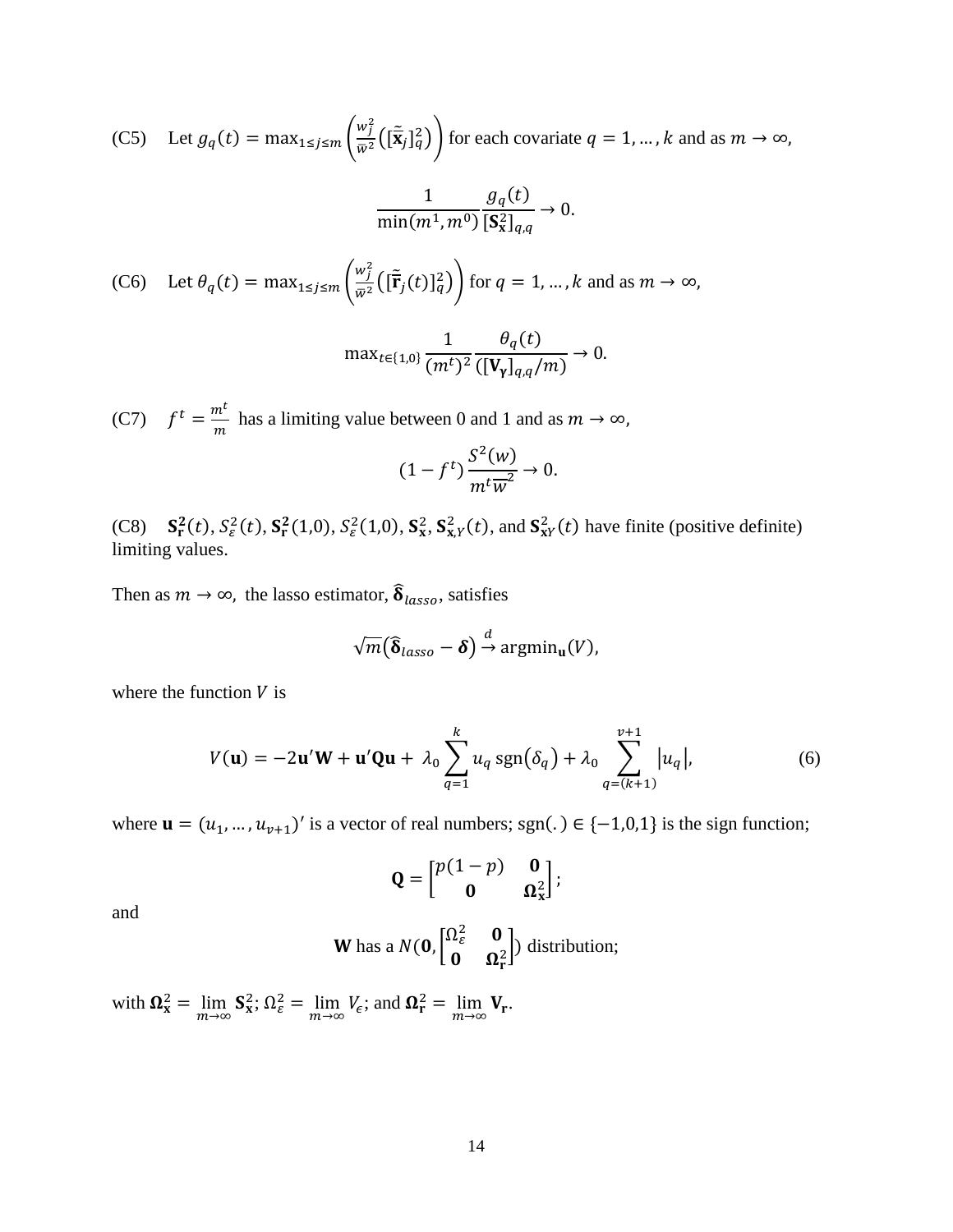*Remark 1.* Condition (C7) ensures the stability of the treatment assignment probabilities and provides a weak law of large numbers for the weights. Condition (C8) ensures limiting values on asymptotic variances and covariances, while Conditions (C4), (C5), and (C6) are Lindeberg-type conditions required to invoke finite population CLTs using results in Schochet et al.<sup>17</sup> and Li and Ding<sup>46</sup>, where  $(C6)$  is added in our context (see Appendix A).

*Remark 2.* If  $\lambda_0 = 0$ , minimizing  $V(\mathbf{u})$  with respect to **u** yields  $\operatorname{argmin}_{\mathbf{u}}(V) = \mathbf{Q}^{-1}\mathbf{W}$ , in which case we have that  $\sqrt{m}(\hat{\delta}_{lasso} - \delta) \stackrel{d}{\rightarrow} N(0, \begin{bmatrix} \Omega_{ATE}^2 & 0 \\ 0 & \Omega_{ATE}^2 \end{bmatrix})$  $\begin{bmatrix} 1 & 0 \\ 0 & \Omega_Y^2 \end{bmatrix}$ , where  $\Omega_{ATE}^2 = \lim_{m \to \infty} V_{ATE}$  and  $\Omega_{\gamma}^2 = \lim_{m \to \infty} V_{\gamma} = (\Omega_{x}^2)^{-1} \Omega_{r} (\Omega_{x}^2)^{-1}$ . This is the limiting distribution of the WLS estimator for the ATE and covariate parameters in our RCT working model (see Appendix A).

*Remark 3.* Theorem 1 accounts for the error structure under the design-based model discussed above, including heteroscedasticity across the research groups. Wagener and Dette<sup>47</sup> discuss lasso estimation for general forms of heteroscedasticity for non-clustered data.

## *3.3.**Consistency of lasso variable selection*

In what follows, let  $\tilde{\vec{z}}_j = [\tilde{T}_j \ \tilde{\vec{x}}_j]$  be the vector of explanatory variables with associated parameter vector  $\delta = (\beta_1 \gamma')'$ . We partition the parameter vector as  $\delta = (\delta'_l \delta'_N)'$ , where  $\delta_l$  are the k nonzero (included) parameters and  $\delta_N = 0$  are the  $(\nu + 1 - k)$  zero (non-included) parameters. We similarly partition the explanatory variables as  $\tilde{\bar{z}}_j = (\tilde{\bar{z}}_{l,j} \ \tilde{\bar{z}}_{N,j})$  and the variables in (6) as

$$
\mathbf{u} = \begin{pmatrix} \mathbf{u}_I \\ \mathbf{u}_N \end{pmatrix}, \ \mathbf{W} = \begin{pmatrix} \mathbf{W}_I \\ \mathbf{W}_N \end{pmatrix}, \text{and } \mathbf{Q} = \begin{bmatrix} \mathbf{Q}_{II} & \mathbf{Q}_{IN} \\ \mathbf{Q}_{NI} & \mathbf{Q}_{NN} \end{bmatrix}.
$$

For the analysis, we label the estimator  $\hat{\delta}_{lasso}$  for  $\delta$  as consistent for variable selection if  $\lim_{m\to\infty} P(\hat{\delta}_{lasso,N,q} = 0) = 1$  for  $q > k$ , and as consistent for conservative variable selection if  $\lim_{m \to \infty} P(\hat{\delta}_{lasso,N,q} = 0) = c$  for  $q > k$  and  $0 < c < 1.^{48,49}$  To examine variable selection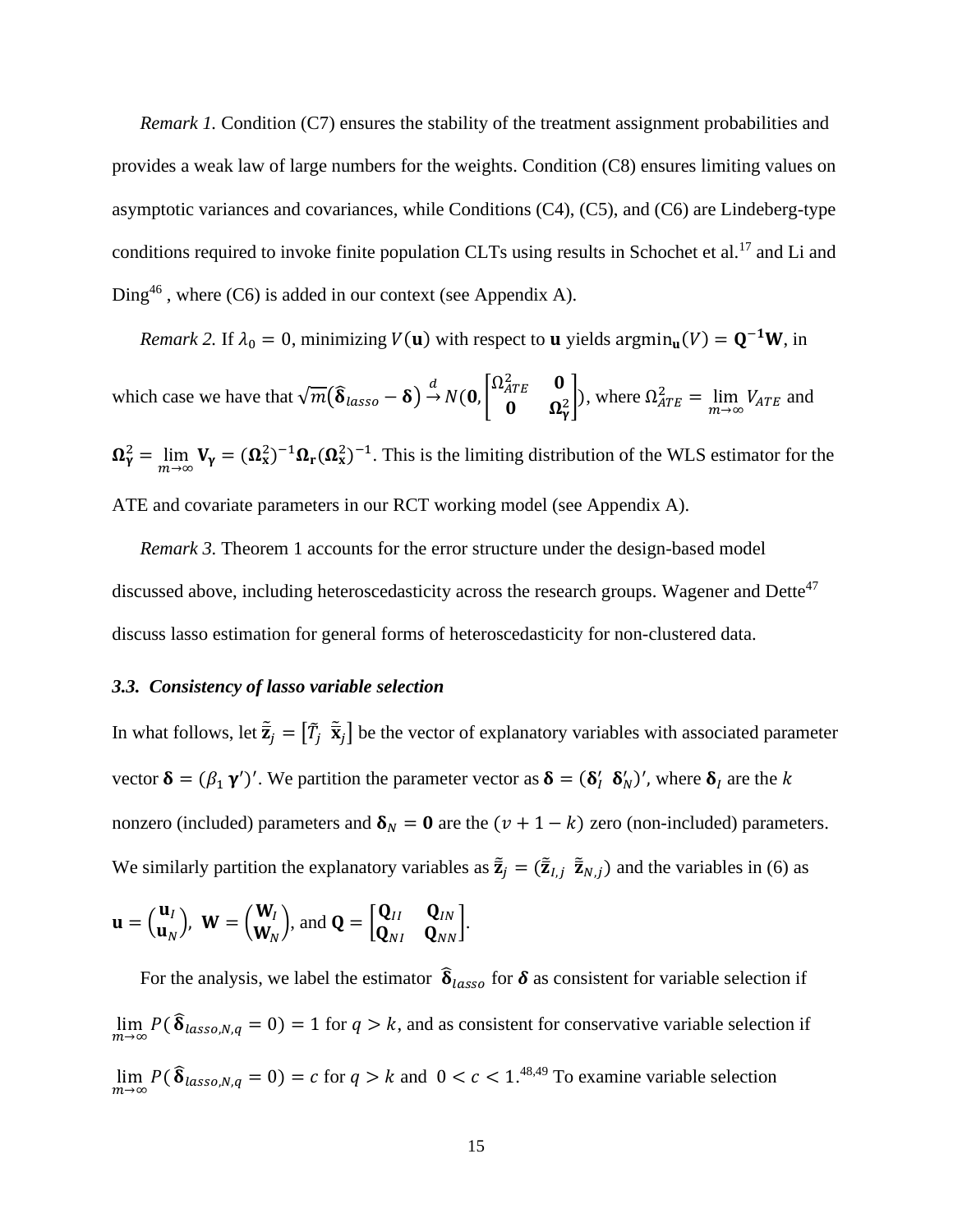consistency in our setting, note that the first-order conditions for minimizing (6) with respect to  $\mathbf{u}_I$  and  $\mathbf{u}_N$  are as follows:

$$
\mathbf{Q}_{II}\hat{\mathbf{u}}_I + \mathbf{Q}_{IN}\hat{\mathbf{u}}_N - \mathbf{W}_I = -\frac{\lambda_0}{2} \begin{pmatrix} \text{sgn}(\delta_1) \\ \vdots \\ \text{sgn}(\delta_k) \end{pmatrix} = -\frac{\lambda_0}{2} s(\delta)
$$

and

$$
|\mathbf{Q}_{NN}\hat{\mathbf{u}}_N + \mathbf{Q}_{NI}\hat{\mathbf{u}}_I - \mathbf{W}_N| \le \frac{\lambda_0}{2} \mathbf{1},\tag{7}
$$

where **1** is a  $(v + 1 - k)$  vector of 1s. It follows that  $\hat{\mathbf{u}}_N = \mathbf{0}$  if

$$
\widehat{\mathbf{u}}_I = \mathbf{Q}_{II}^{-1} \left( \mathbf{W}_I - \frac{\lambda_0}{2} S(\boldsymbol{\delta}) \right) \sim N \left( -\frac{\lambda_0}{2} \mathbf{Q}_{II}^{-1} S(\boldsymbol{\delta}), \mathbf{Q}_{II}^{-1} \mathbf{W}_I \mathbf{Q}_{II}^{-1} \right) \tag{8}
$$

and

$$
-\frac{\lambda_0}{2}\mathbf{1} \le \mathbf{Q}_{NI}\mathbf{Q}_{II}^{-1}\left(\mathbf{W}_I - \frac{\lambda_0}{2}s(\boldsymbol{\delta})\right) - \mathbf{W}_N \le \frac{\lambda_0}{2}\mathbf{1},\tag{9}
$$

where we obtain (9) by plugging the first part of (8) into (7).

The inequality in (9) establishes that if  $\lambda_0 > 0$ , there is a positive probability that lasso estimates all components of  $\delta_N$  as zero, but this probability could be less than 1, in which case lasso performs conservative model selection (if  $\lambda_0 = 0$ , the probability is zero as implied by *Remark 2* above). Thus, if  $\lambda_0 > 0$ , the rate of convergence of  $(\hat{\delta}_{lasso} - \delta)$  will be  $\sqrt{m}$ , but lasso could select incorrect covariates with positive asymptotic probability without added conditions.

Several articles have developed such added conditions so that lasso can attain consistent lasso variable selection.<sup>20,50,51</sup> An almost necessary and sufficient condition for this to occur is that there exists a  $kx1$  positive constant vector,  $\eta$ , such that  $|Q_{NI}Q_{II}^{-1}sgn(\delta_I)| \leq 1 - \eta^{50}$  In this case, the asymptotic variance of the lasso estimator for the non-zero parameters in (8) is the WLS estimator. This "strong irrepressible" condition holds under constrained settings with small (or zero) correlations among the covariates, but violations are common. 50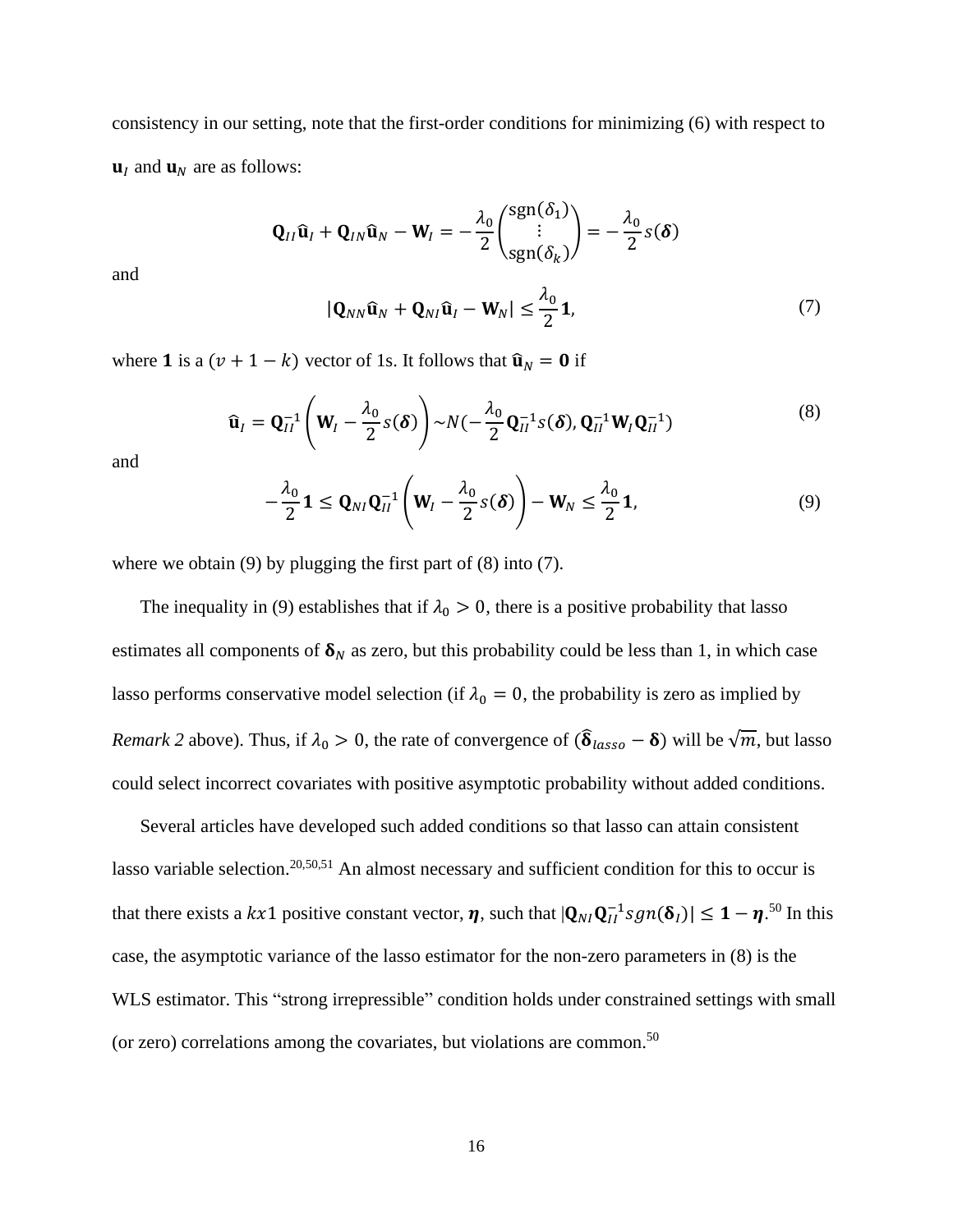#### **4. Lasso-OLS Hybrid ATE Estimator**

In the second stage of the approach, WLS is used for ATE estimation using the covariates selected by lasso in the first stage, with design-based standard errors estimated using (4), a consistent (upper bound) plug-in estimator for  $\frac{1}{m} \Omega_{ATE}^2$ . To improve precision, the ATE estimator,  $\hat{\beta}_{1,Lasso-OLS}$ , is obtained using individual-level data rather than cluster-level averages. Standard errors and asymptotic distributions under this approach do not account for the noise in the lasso covariate selection process itself using recent methods discussed in the literature (this is an area for future extensions). 52,53,54,55 Standard errors also do not account for the potential variation in the selected covariates across different treatment-control allocations (although the use of CV methods can help minimize this problem). Note that this variation is not present under the strong null hypothesis of no intervention effects for any unit, in which case both treatment and control potential outcomes are observed for all units.

#### **5. Simulations**

We ran simulations to examine the finite sample performance of the two-stage Lasso-OLS hybrid estimator using simulation methods found in the literature. We used the following data generating process to obtain individual-level potential outcomes and covariates under the null hypothesis of zero ATEs:

$$
Y_{ij}(0) = \sum_{q=1}^{k} x_{I,ij,q} \gamma_{I,q} + u_j + e_{ij},
$$
\n(10a)

$$
Y_{ij}(1) = Y_{ij}(0) + \tau_j + \theta_{ij},
$$
\n(10b)

and

$$
x_{ij,q} = u_{Xj} + e_{Xij}, \tag{10c}
$$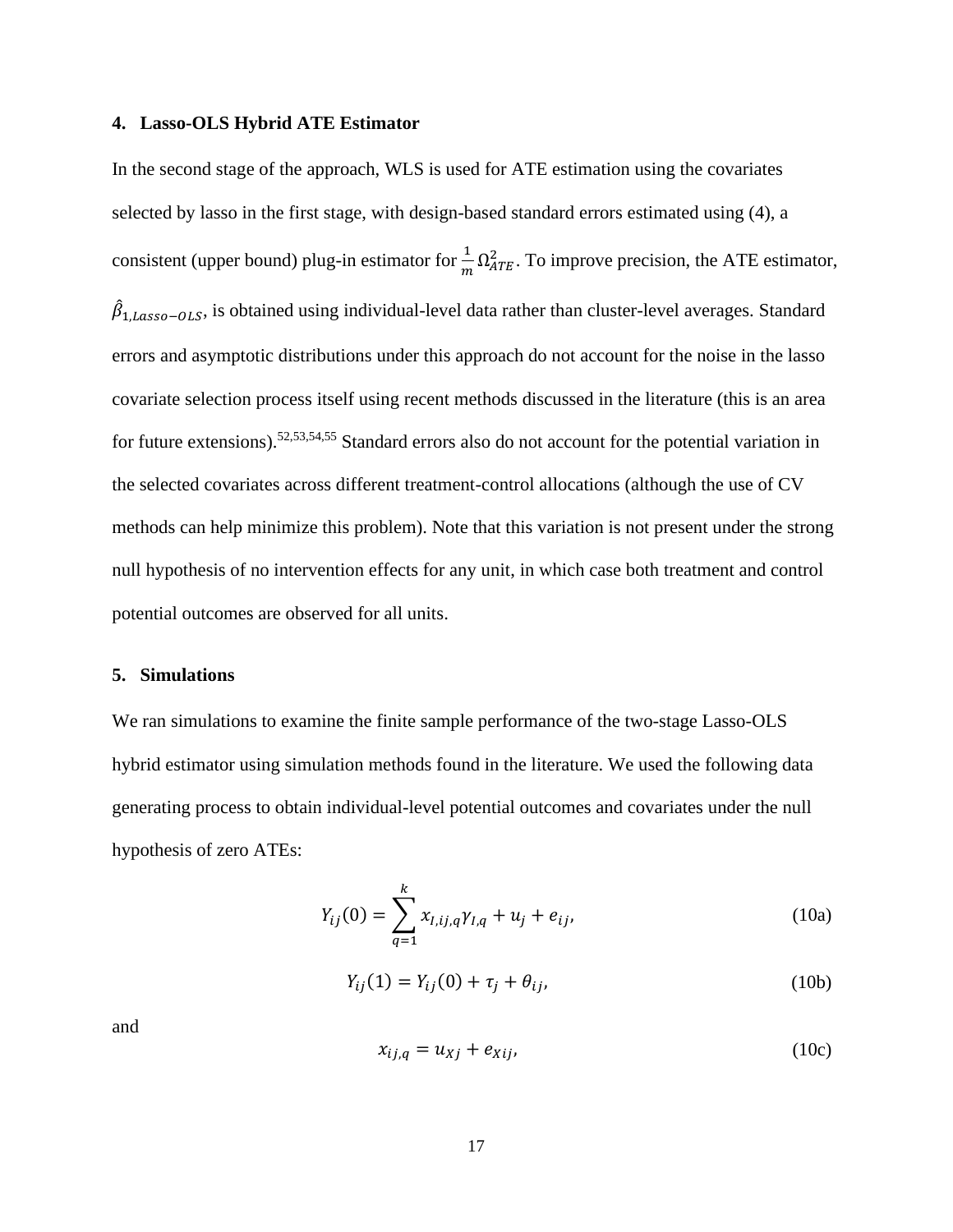where  $u_j$ ,  $e_{ij}$ ,  $\tau_j$ ,  $\theta_{ij}$ ,  $u_{Xj}$ , and  $e_{Xij}$  are mean zero random errors drawn independently from normal distributions. To allow for correlated covariates in (10c), the  $u_{X_i}$  and  $e_{X_i}$  terms were generated from a multivariate normal distribution,  $N(0, \Sigma)$ , where  $\Sigma_{gg} = 1$  or  $\Sigma_{gh} = \rho^{|g-h|}$ , with  $\rho = 0$  or 0.5 (the irrepressibility condition holds in these cases). The  $\gamma_{l,q}$  parameters were generated independently from *t*-distributions with 3 degrees of freedom. <sup>24</sup> To generate the multilevel errors in each equation, we assumed an intraclass correlation coefficient of 0.10.<sup>4</sup> The variances of  $u_j$  and  $e_{ij}$  in (10a) were calculated to yield a regression  $R^2$  value of 0.5. The variances of  $\tau_i$  and  $\theta_{ij}$  in (10b), which capture treatment effect heterogeneity, were obtained assuming their sum is equal to 5 percent of the total variance of  $Y_{ij}(0)$ .

We conducted simulations for  $m = 20, 40$ , and 80 clusters, with  $p = 0.6$ , where cluster sample sizes  $(n_j)$  were randomly varied between 40 and 80. The number of included covariates (k) was set to  $k = 3$  for simulations with  $m = 20$  and to  $k = 5$  with  $m = 40$  or 80; the total number of covariates (v) was set to  $v = 10$  or 80. We generated data once for each combination of simulation parameters and ran 4,000 simulations by sampling from the randomization distribution to assign a treatment status to each cluster. We repeated this process four times to guard against unusual base samples, and then calculated average results. Lasso estimation was conducted using cluster averages, with clusters weighted by their sample sizes; the analysis used the glmselect procedure in the SAS statistical package with leave-one-out cross-validation.

The simulation results are displayed in Table 1. Across replications, lasso selected between 3 and 7 covariates, with larger sets selected for designs with more clusters, more total covariates included in the estimation ( $v = 80$  versus  $v = 10$ ), and lower correlations among the covariates  $(\rho = 0$  versus  $\rho = 0.5$ ). Lasso correctly selected about 40 to 60 percent of the "true" covariates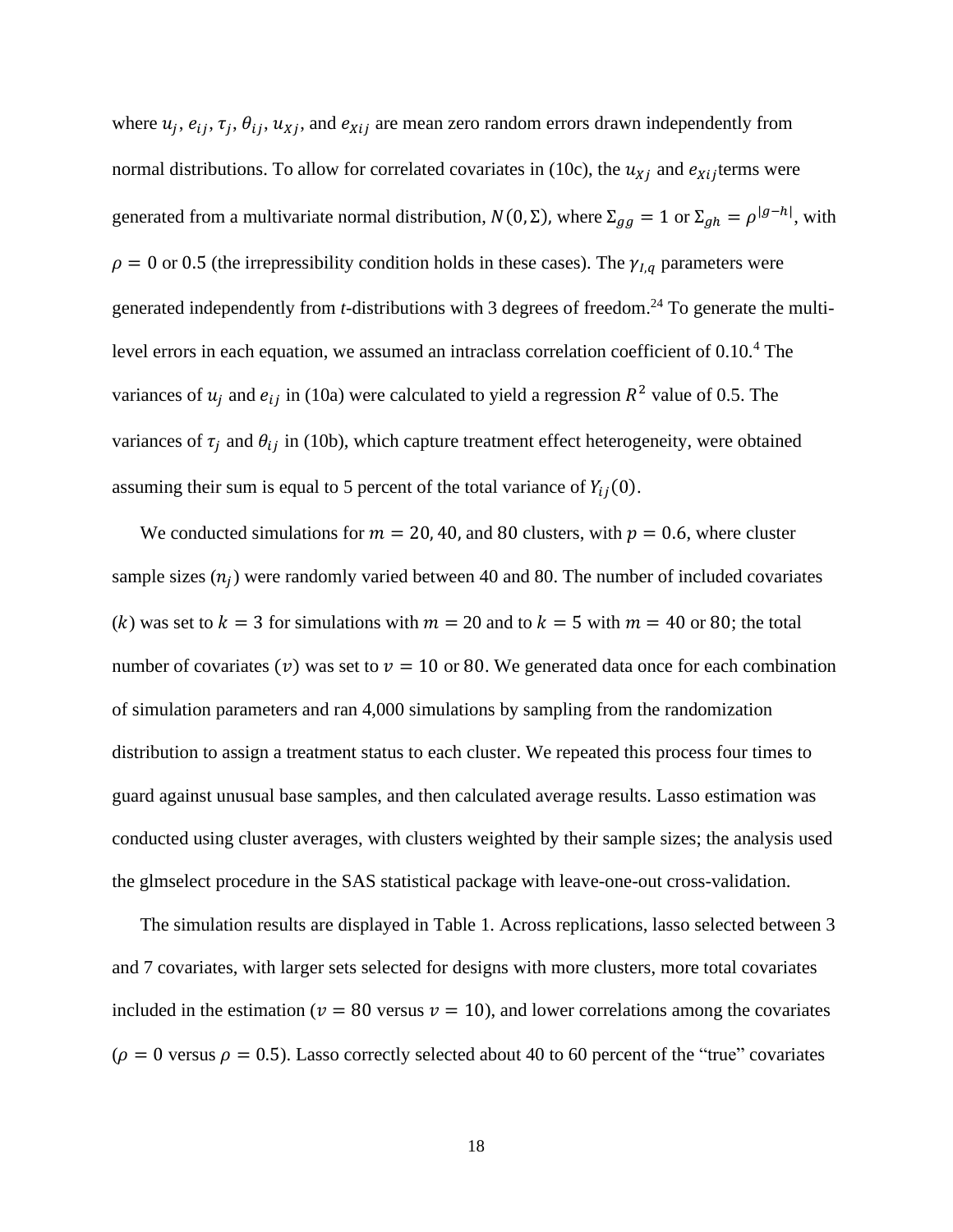with non-zero parameters (recall  $k = 3$  or 5), where correct selection rates increased with larger samples and fewer total model covariates.

The simulation results suggest that biases of the two-stage ATE estimates are small, even with relatively small numbers of clusters (Table 1). Type 1 errors hovered between 3 and 5 percent, with values closer to 5 percent for the larger samples. The second stage, design-based standard error estimates in (4) are somewhat conservative, as can be seen by comparing their average values to the "true" values, calculated as the standard deviations of the estimated ATEs from models containing the non-zero covariates only (Table 1) (these findings are similar to those in Bloniarz et al.<sup>24</sup> for non-clustered RCTs). The estimated standard errors become less conservative with more clusters. Across replications, about 95 percent of the estimated confidence intervals contain zero, with confidence intervals calculated as  $\hat{\beta}_{1,Lasso-OLS}$   $\pm$ 

 $T^{-1}(1-\frac{\alpha}{2})$  $\frac{\alpha}{2}$ , df)  $\sqrt{\text{Var}(\hat{\beta}_{1,Lasso-OLS})}$  using the variance estimator in (4), where  $T^{-1}$  is the inverse of the t-distribution with df degrees of freedom and  $\alpha = 0.05$  (Table 1).

#### **6. Empirical example**

To demonstrate the Lasso-OLS hybrid procedure, we used RCT data from the Social and Character Development (SACD) Research Program, a large-scale, school-based RCT co-funded by the Centers for Disease Control and Prevention and the Institute of Education Sciences at the U.S. Department of Education.<sup>56</sup> The SACD study evaluated promising behavioral health interventions in seven large school districts that were designed to promote positive social and character development among elementary school children, with the goal of improving their academic performance. Within each site, half the schools were randomly assigned to a treatment group and half to a control group, yielding of sample of 84 schools (42 treatment and 42 control).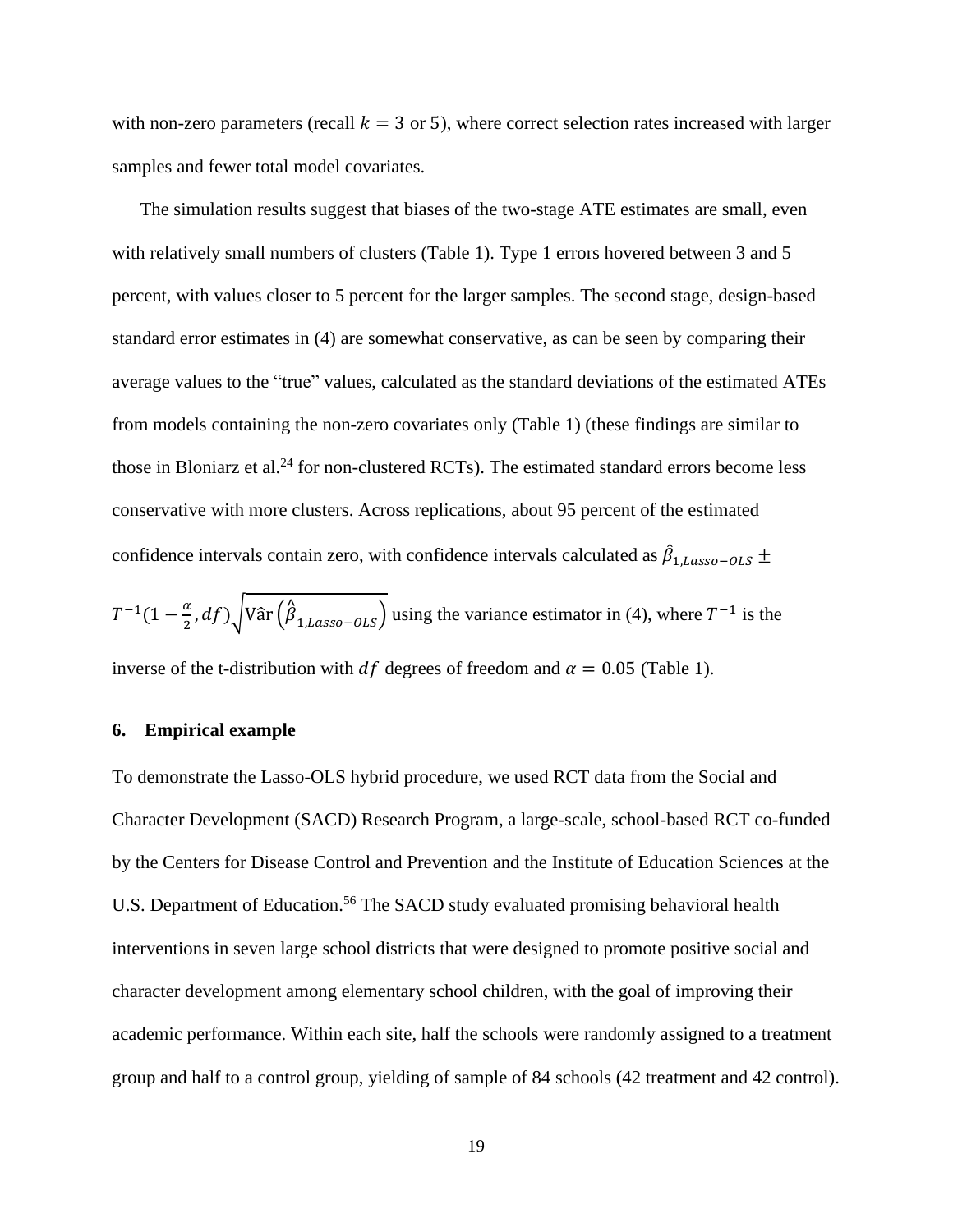Intervention features included materials and lessons on social skills, behavior management, social and emotional learning, self-control, anger management, and violence prevention.

Our analysis used baseline and outcome data on 4,018 4th graders (2,147 treatments and 1,871 controls). <sup>56</sup> We relied on six primary study outcome scales (Table 2) and 46 available baseline covariates (Appendix Table B.1). Baseline and follow-up data were obtained from child reports administered in the classroom, primary caregiver telephone interviews, and teacher reports on students. The SACD study is a good test case for our estimators because many scale items were tailored and factor-analyzed for the study, making it difficult to fully anticipate outcome-covariate relationships in advance. The actual SACD evaluation did not pre-specify covariates but used stepwise regression without cross-validation to select covariates, and also selected covariates based on their correlations with treatment status.<sup>56</sup> The goal of our analysis is not to replicate evaluation findings, but to demonstrate our ATE estimation approach.

We estimated the lasso model using cluster (school) averages and leave-one-out crossvalidation, where clusters were weighted by student sample sizes. We first identified predictive main effects and then predictive two-way interactions among the predictive main effects; all models included treatment status and site indicators. Next, we estimated ATEs and design-based standard errors using the individual data and regression models that included the lasso-selected covariates from the first stage.

Table 3 and Appendix Table B.1 present the lasso results. Table 3 also compares ATE findings from our Lasso-OLS hybrid approach to findings from a commonly used RCT approach where the pre-intervention measure of the primary outcome (the pretest) is used as the model covariate for that outcome. This latter approach yields a pretest-posttest ATE estimator and is a typical pre-specification approach used across fields, when pre-specification does in fact occur.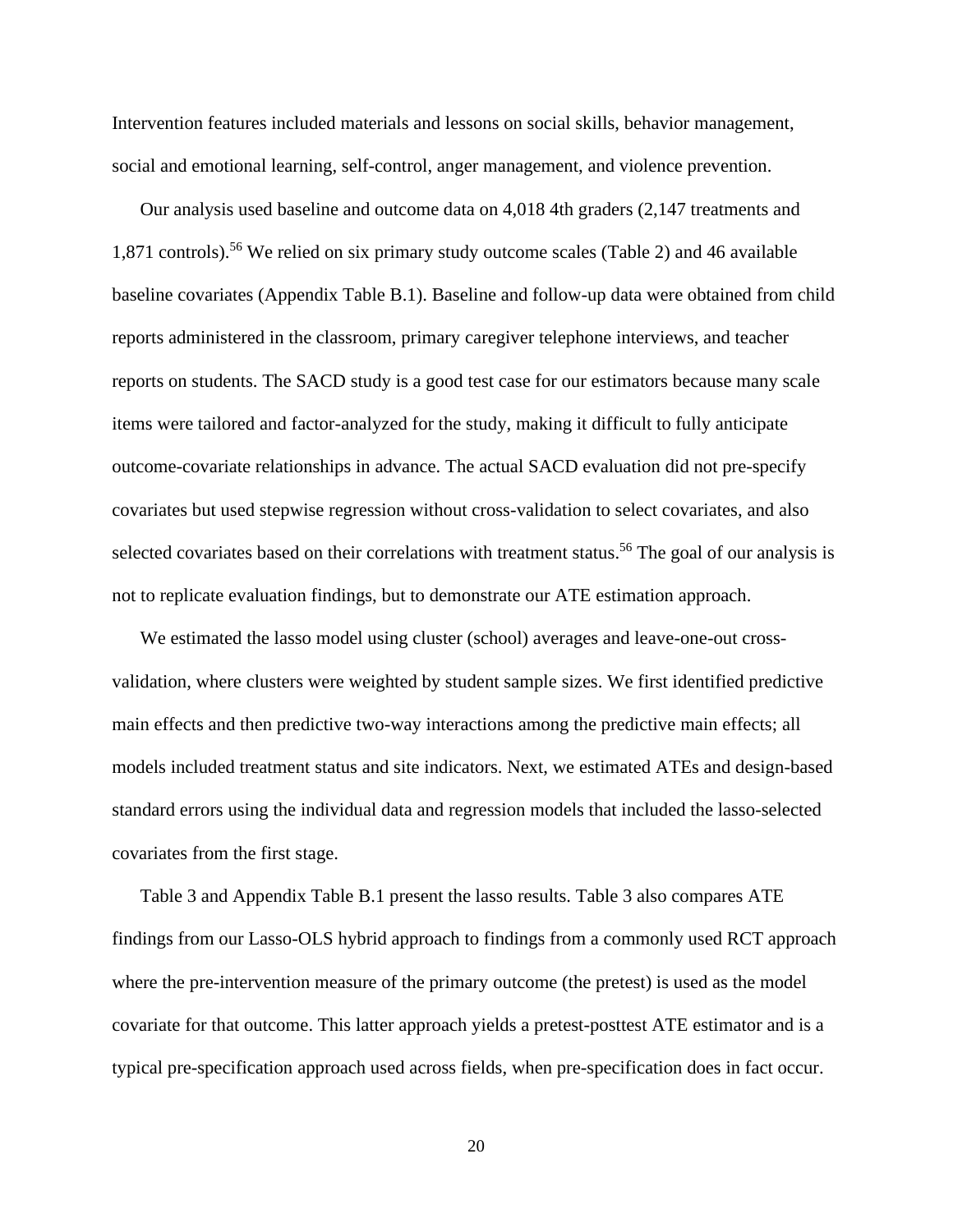We find that lasso selected a parsimonious set of covariates using the SACD data—between 2 and 5 covariates across the 6 outcomes (Table 3). At least one pretest was selected for all 6 outcomes, and the specific pretest aligned with the posttest was selected for 4 outcomes (Table B.1). Only one predictive interaction term was identified (for the altruistic scale from the caregiver reports). In addition, several demographic covariates were commonly selected across the 6 outcomes, including education of the household head, the presence of both parents in the household, and household income level (Table B.1).

The results in Table 3 indicate that the ATE point estimates are very similar from models with the lasso-selected covariates and those with the "pre-specified" pretest only. Standard error reductions from using the lasso-selected covariates range from 7 to 22 percent across outcomes, with a mean of 15 percent. While none of the estimated ATEs are statistically significant at the 5 percent level using either approach, the impact on the scale measuring student fear at school is marginally statistically significant at the 10 percent level using the lasso-selected covariates (*p*value  $= 0.067$ ). This suggests that, due to potential precision gains, our two-stage approach could influence study findings relative to an approach with covariate pre-specification only.

## **7. Conclusions**

This article developed a Lasso-OLS hybrid approach for clustered RCTs that involves prespecifying a process for identifying predictive covariates for ATE estimation once the outcome data have been collected, rather than pre-specifying the covariates themselves. The two-stage procedure is consistent with design-based principles for regression estimators underlying experiments and is simple to apply using existing software. In the first stage, lasso is estimated using cluster-level averages and weights, applying leave-one-out cross-validation to ensure replicability and feasibility for designs with relatively small numbers of clusters. In the second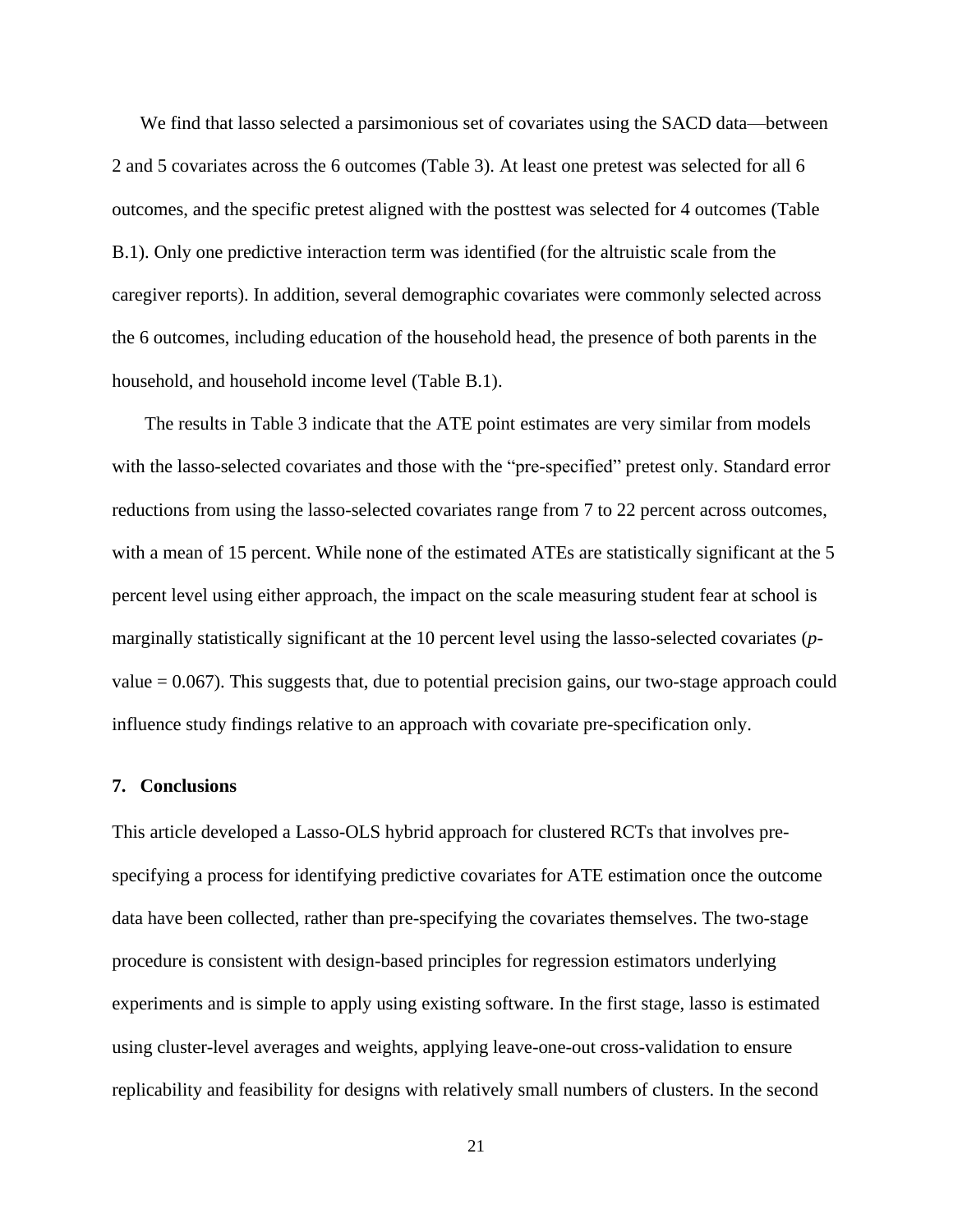stage, ATEs and design-based standard errors are calculated using WLS run on the individuallevel data, where the regression model includes the lasso covariates selected from the first stage.

Our design-based approach applies to continuous, binary, and discrete outcomes and is nonparametric. Further, the lasso estimator is asymptotically normal and can achieve variable selection consistency, generalizing the results of Knight and  $Fu^{18}$  to clustered RCT setting. These asymptotic results rely on a new central limit theorem for finite population regression estimators for clustered RCTs. The simulation results indicate that Type 1 errors of the ATE estimates are near nominal values, even with relatively small numbers of clusters, and standard errors are close to the true ones, although somewhat conservative with small samples. The empirical analysis demonstrated that the approach can improve precision, without sacrificing technical rigor.

We recommend pre-specification of covariates as the preferred strategy for RCTs. However, there might not be always be a scientific basis for identifying predictive covariates a priori. Further, limited statistical power is often a reality for clustered RCTs due to the expense of adding study clusters (such as hospitals, schools, or communities), so increasing model  $R^2$ values may be needed to achieve precision targets. In these cases, the methods discussed in this article are applicable, and can overcome some of the usual criticisms of post-hoc covariate selection in RCT analyses, such as model overfitting and lack of replicability and transparency.

Future extensions could establish the asymptotic properties of the first-stage lasso estimator for the more general case where the number of covariates grows with the number of clusters. Future research could also examine the asymptotic distributions of the second stage ATE estimators that account for the first stage lasso covariate selection process. Finally, the results could be extended to commonly used variants of lasso found in the literature, such as adaptive lasso and the elastic net.  $51,57$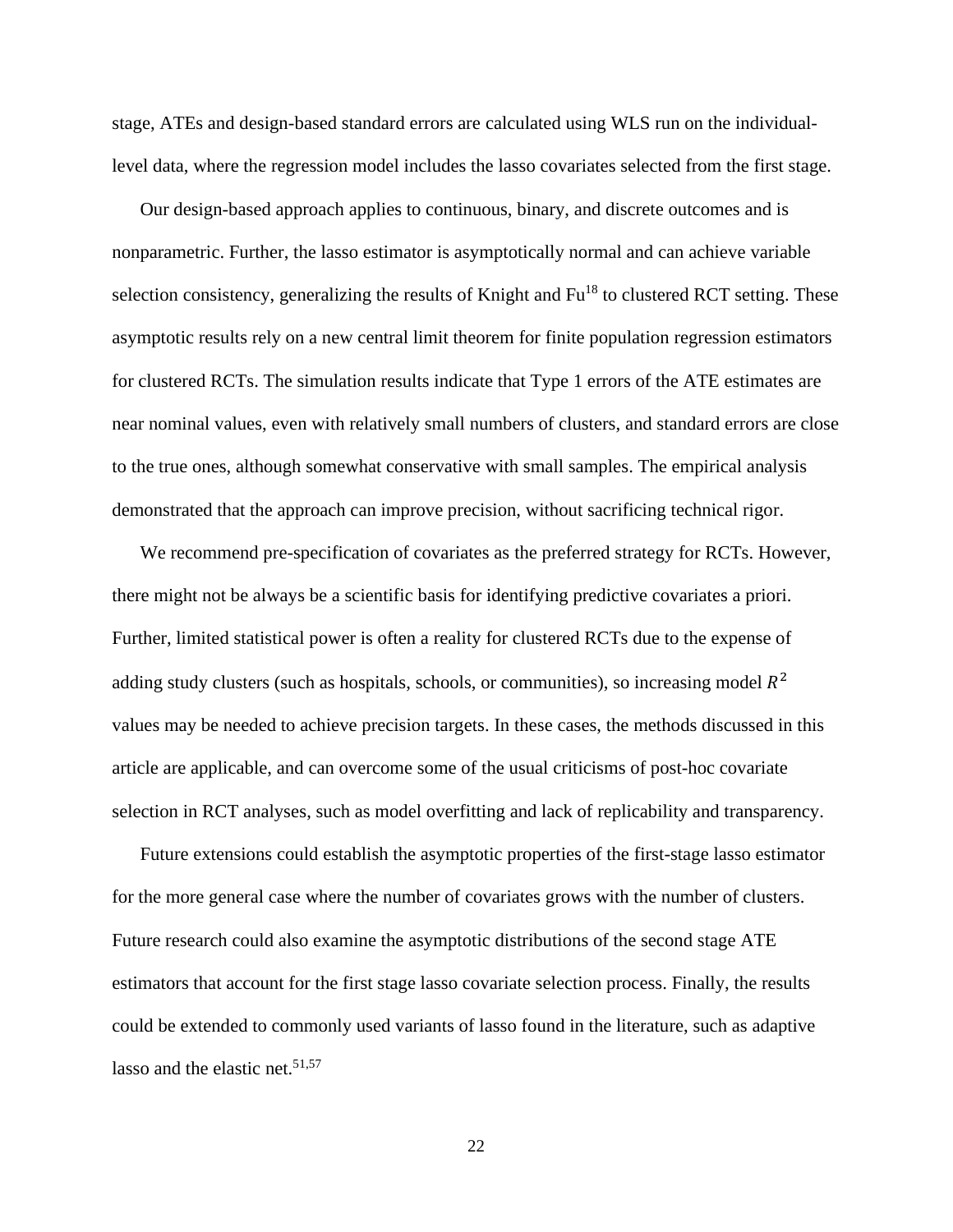# **References**

- 1. Murray D. *Design and analysis of group-randomized trials.* Oxford, UK: Oxford University Press. 1998.
- 2. Donner A, Klar N. Design and analysis of cluster randomization trials in health research. London: Arnold. 2000.
- 3. Hedges LV. Correcting a significance test for clustering*. Journal of Educational and Behavioral Statistics.* 2007; 32: 151–179.
- 4. Schochet PZ. Statistical power for random assignment evaluations of education programs. *Journal of Educational and Behavioral Statistics.* 2008; 33: 62-87.
- 5. Raudenbush S. Statistical analysis and optimal design for cluster randomized trials. *Psychological Methods.* 1997; 2: 173–185.
- 6. Bloom H, Bos J, Lee S. Using cluster random assignment to measure program impacts: Statistical implications for evaluation of education programs. *Evaluation Review.* 1999; 23: 445–469.
- 7. Raab GM, Day S, Sales J. How to select covariates to include in the analysis of a clinical trial. *Controlled Clinical Trials.* 2000; 21: 330–342.
- 8. Senn SJ. Covariate imbalance and random allocation in clinical trials. *Statistics in Medicine.* 1989; 8: 467– 475.
- 9. Pocock SJ, Assmann SE, Enos LE, Kasten LE. Subgroup analysis, covariate adjustment and baseline comparisons in clinical trial reporting: current practice and problems. *Statistics in medicine.* 2002; 21: 2917-30.
- 10. Heinze G, Wallisch C, Dunkler D. Variable selection A review and recommendations for the practicing statistician. 2018; *Biometrical journal,* 60: 431-449.
- 11. European Medical Agency. *Guidelines on adjustment for baseline covariates in clinical trials.* United Kingdom, Document EMA/CHMP/295050/2013. 2015.
- 12. Tsiatis AA, Davidian M, Lu X. Covariate adjustment for two-sample treatment comparisons in randomized clinical trials: A principled yet flexible approach. *Statistics in Medicine*. 2008; 27: 4658-4677.
- 13. Tibshirani R. Regression shrinkage and selection via the lasso. *Journal of the Royal Statistical Society, Series B.* 1996; 58: 267-288.
- 14. Hastie T, Tibshirani R, Friedman J. *The elements of statistical learning.* Springer, New York. 2009.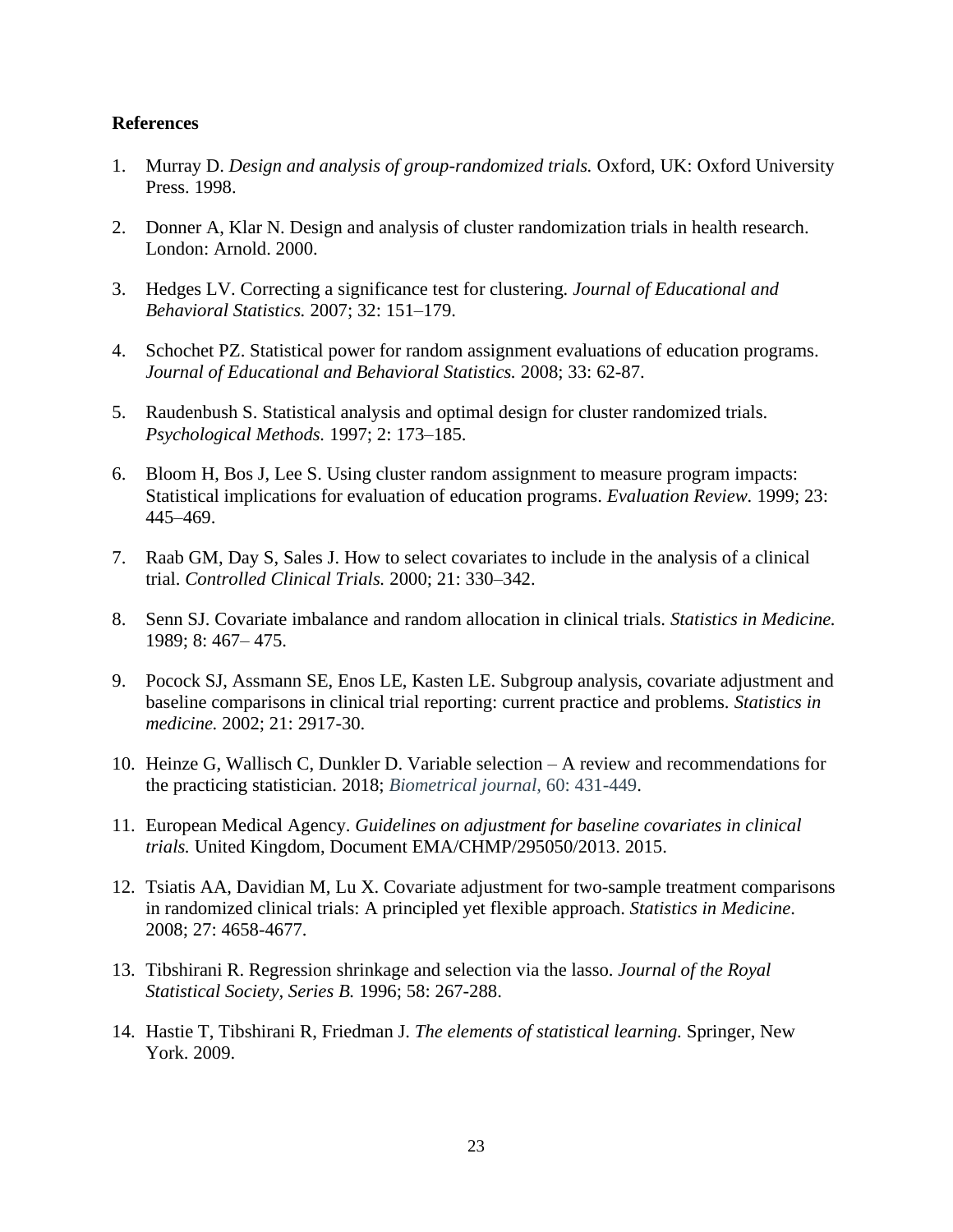- 15. Hastie T, Tibshirani R., Wainwright M*. Statistical learning with sparsity: The lasso and generalizations.* Chapman & Hall/CRC. 2015.
- 16. Schochet PZ. Estimators for clustered education RCTs using the Neyman model for causal inference. *Journal of Educational and Behavioral Statistics.* 2013; 38: 219-238.
- 17. Schochet PZ, Pashley NE, Miratrix, LW, Kautz T. Design-based ratio estimators and central limit theorems for clustered, blocked RCTs. 2020; <https://arxiv.org/abs/2002.01146> (under journal review).
- 18. Knight K, Fu W. Asymptotics for lasso-type estimators. *Annals of Statistics.* 2000; 28: 1356- 1378.
- 19. Efron B, Hastie T, Johnstone I, Tibshirani R. Least angle regression. *Annals of Statistics.* 2004; 32: 407-499.
- 20. Meinshausen N, Buhlmann P. High-dimensional graphs and variable selection with the lasso. *Annals of Statistics.* 2006; 34: 1012-1030.
- 21. Belloni A, Chernozhukov, V. Least squares after model selection in high-dimensional sparse models. *Bernoulli.* 2013; 19: 521-547.
- 22. Belloni A, Chernozhukov V, Hansen C. Inference on treatment effects after selection among high-dimensional controls. *Review of Economic Studies*. 2014: 81: 608–650.
- 23. Zhang CH, Zhang SS. Confidence intervals for low-dimensional parameters in high dimensional linear models. *Journal of the Royal Statistical Society: Series B*. 2014; 76: 217– 242.
- 24. Bloniarz A, Liu H, Zhang C, Sekhon JS, Yu B. Lasso adjustments of treatment effect estimates in randomized experiments. *Proceedings of the National Academy of Sciences.* 2016; 113: 7383–7390.
- 25. McConville KS, Breidt FJ, Lee TC, Moisen G. Model-assisted survey regression estimation with the lasso. *Journal of Survey Statistics and Methodology.* 2017; 5: 131–158.
- 26. Bondell H, Krishna A Ghosh S. Joint variable selection of fixed and random effects in linear mixed-effects models. *Biometrics.* 2010; 66: 1069-1077.
- 27. Muller S, Scealy JL, Welsh AH. Model selection in linear mixed models. *Statistical Science.* 2013; 28: 135-167.
- 28. Belloni, A, Chernozhukov V, Hansen C, Kozbur D. Inference in high-dimensional panel models with an application to gun control. *Journal of Business and Economic Statistics*. 2016; 34: 590-605.
- 29. Wang L and Zhou J. Penalized generalized estimating equations for high-dimensional longitudinal analysis. *Biometrics;* 2012; 68: 353-360.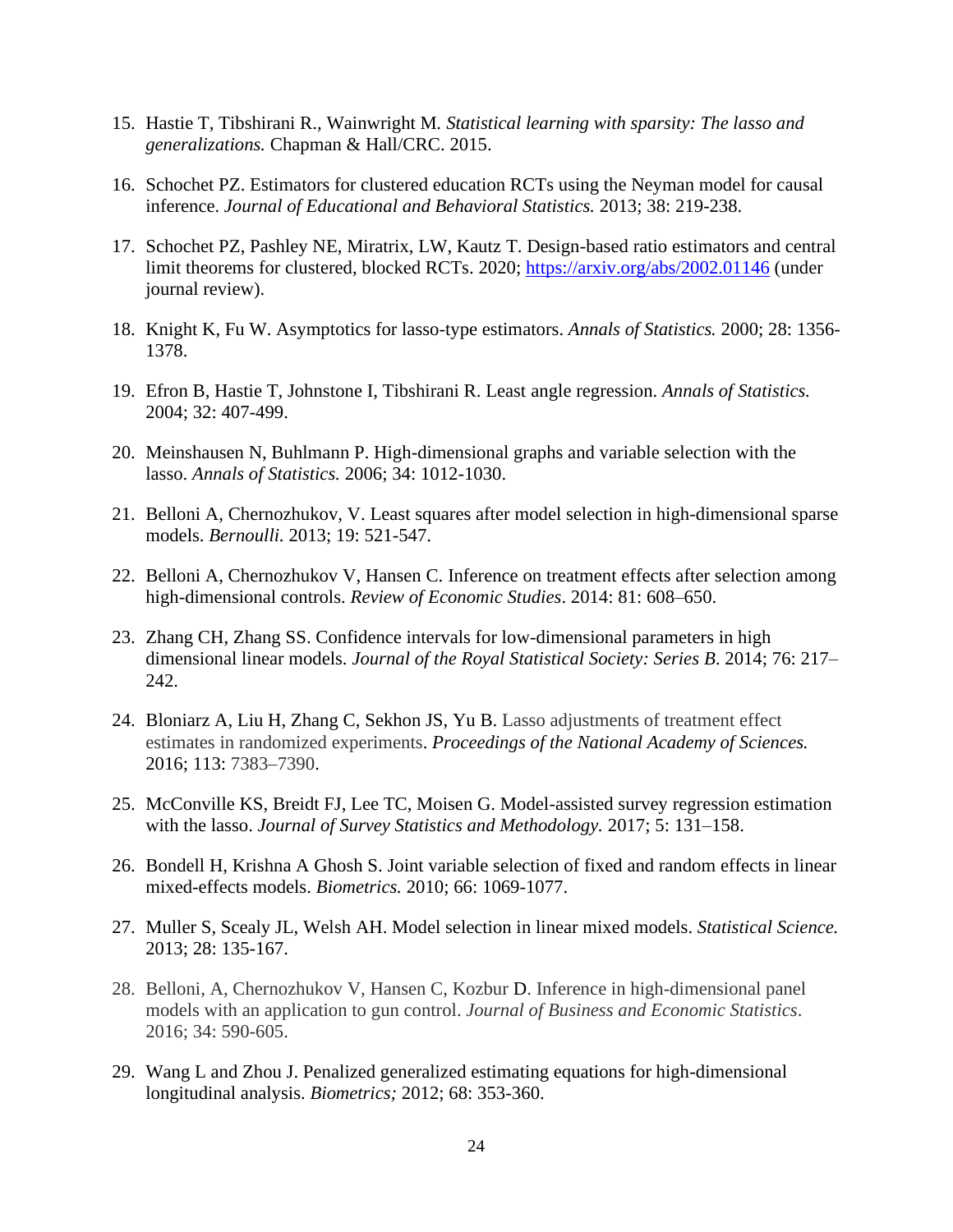- 30. Rubin DB. Which ifs have causal answers? Discussion of Holland's "Statistics and causal inference." *Journal of the American Statistical Association.* 1986; 81: 961–962.
- 31. Neyman J. On the application of probability theory to agricultural experiments: Essay on principles. *Translated in Statistical Science from the 1923 essay*. 1990; 5.
- 32. Rubin DB. Estimating causal effects of treatments in randomized and nonrandomized studies. *Journal of Education Psychology.* 1974; 66: 688–701.
- 33. Imbens G, Rubin, DB. *Causal inference for statistics, social, and biomedical sciences: An Introduction*, Cambridge, UK: Cambridge University Press. 2015.
- 34. Holland PW. Statistics and causal inference. *Journal of the American Statistical Association.* 1986; 81: 945–960.
- 35. Freedman D. On regression adjustments to experimental data. *Advances in Applied Mathematics.* 2008; 40: 180-193.
- 36. Lin W. Agnostic notes on regression adjustments to experimental data: Reexamining Freedman's critique. *Annals of Applied Statistics.* 2013; 7: 295-318.
- 37. Yang L, Tsiatis A. Efficiency study of estimators for a treatment effect in a pretest-posttest trial. *American Statistician*. 2001; 55: 314-321.
- 38. Cameron AC, Miller DL. A practitioner's guide to cluster-robust inference. *Journal of Human Resources.* 2015; 50: 317-372.
- 39. Aronow PM, Green DP, Lee DKK. Sharp bounds on the variance in randomized experiments. *Annals of Statistics*. 2014; 42: 850-871.
- 40. Schochet PZ. Analyzing grouped administrative data for RCTs using design-based methods. *Journal of Educational and Behavioral Statistics.* 2020; 45: 32-57.
- 41. Ertefaie, A, Asgharian M, Stephens D. Variable selection in causal inference using a simultaneous penalization method. *Journal of Causal Inference*. 2015; 6: 1-16.
- 42. Koch B, Vock DM, Wolfson J. Covariate selection with group lasso and doubly robust estimation of causal effects. 2018; *Biometrics,* 74: 8-17.
- 43. Stone M. Cross-validatory choice and assessment of statistical predictions. *Journal of the Royal Statistical Society, Series B*. 1974; 36: 111-147.
- 44. Breiman L, Spector P. Submodel selection and evaluation in regression. the x-random case. *International Statistical Review.* 1992; 60: 291-319.
- 45. Kohavi R. A study of cross-validation and bootstrap for accuracy estimation and model selection. *Proceedings of the 14th International Joint Conference on Artificial Intelligence.* 1995; 2: 1137-1143.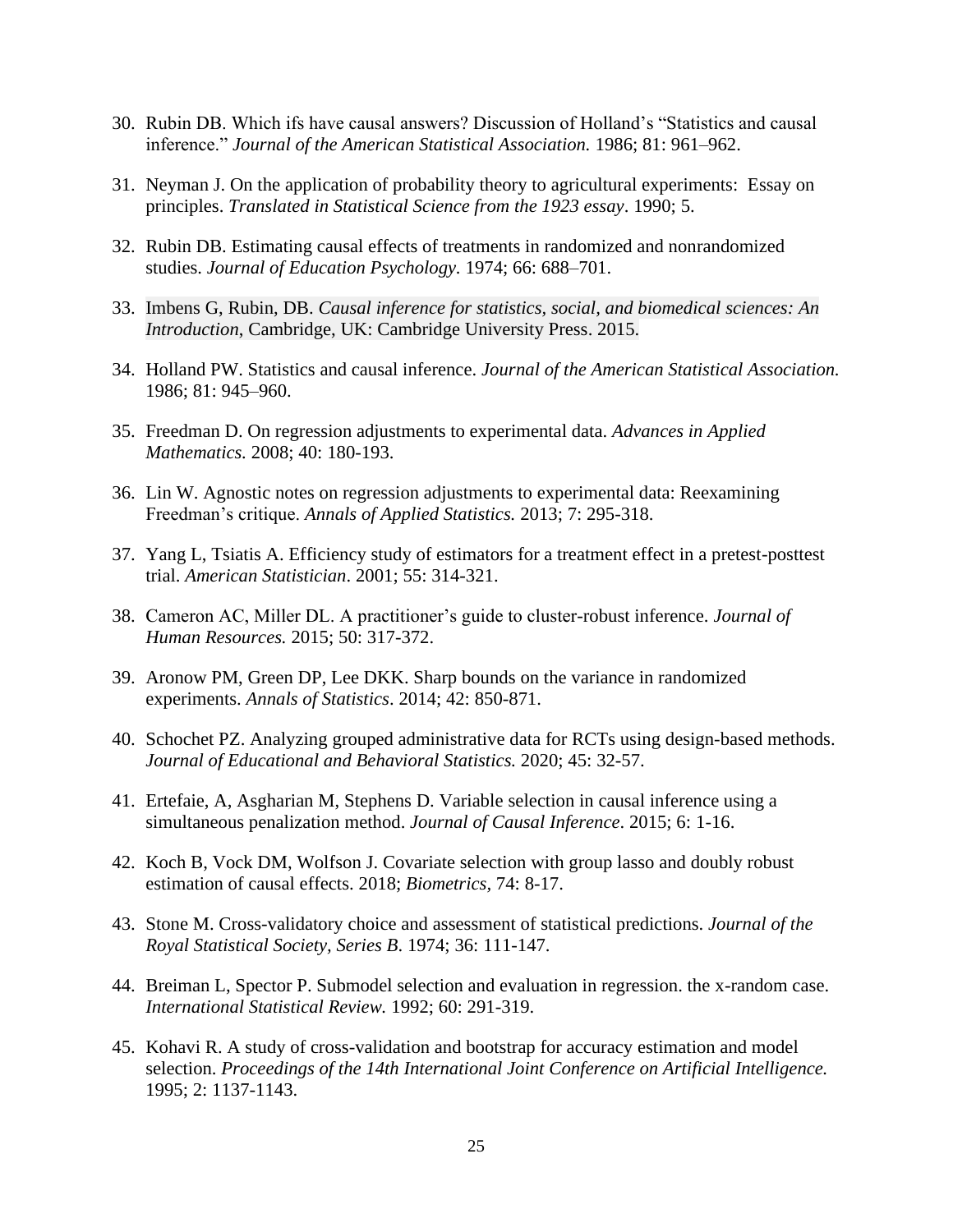- 46. Li X, Ding P. General forms of finite population central limit theorems with applications to causal inference. *Journal of the American Statistical Association.* 2017; 112: 1759-1769.
- 47. Wagener J, Dette H. Bridge estimators and the adaptive lasso under heteroscedasticity. *Mathematical Methods in Statistics.* 2012; 21: 109–126.
- 48. Fan J, Li R. Variable selection via nonconcave penalized likelihood and its oracle properties. *Journal of the American Statistical Association.* 2001; 96: 1348-1360.
- 49. Leeb H, Pötscher B. Model selection and inference: Facts and fiction. *Econometric Theory.* 2005; 21: 21-59.
- 50. Zhao P, Yu B. On model selection consistency of lasso. *Journal of Machine Learning Research*. 2006; 7: 2541-2563.
- 51. Zou H. The adaptive lasso and its oracle properties. *Journal of the American Statistical Association.* 2006; 101: 1418-1429.
- 52. Berk R, Brown L, Buja A, Zhang K., Zhao L. Valid post-selection inference. *Annals of Statistics.* 2013; 41: 802–837.
- 53. Lockhart R, Taylor J, Tibshirani RJ, Tibshirani R. A significance test for the lasso. *Annals of Statistics.* 2014; 42: 413–468.
- 54. Lee J, Sun D, Sun Y, Taylor, J. Exact post-selection inference with the lasso. *Annals of Statistics.* 2016; 44: 907–927.
- 55. Tibshirani, RJ, Taylor J, Lockhart R, Tibshirani R. Exact post-selection inference for sequential regression procedures. *Journal of the American Statistical Association.* 2016; 111: 600-620.
- 56. SACD Research Consortium. *Efficacy of schoolwide programs to promote social and character development and reduce problem behavior in elementary school children.* Final Report: Institute for Education Sciences, U.S. Department of Education, Washington D.C. 2010.
- 57. Zou H, Hastie T. Regularization and variable selection via the elastic net. *Journal of the Royal Statistical Society, Series B.* 2005; 67: 301-320.
- 58. Pashley NE. Note on the delta method for finite population inference with applications to causal inference. *Harvard University Statistics Department: Working Paper*. 2019.
- 59. Geyer CJ. On the asymptotics of convex stochastic optimization. *Unpublished manuscript*. 1996.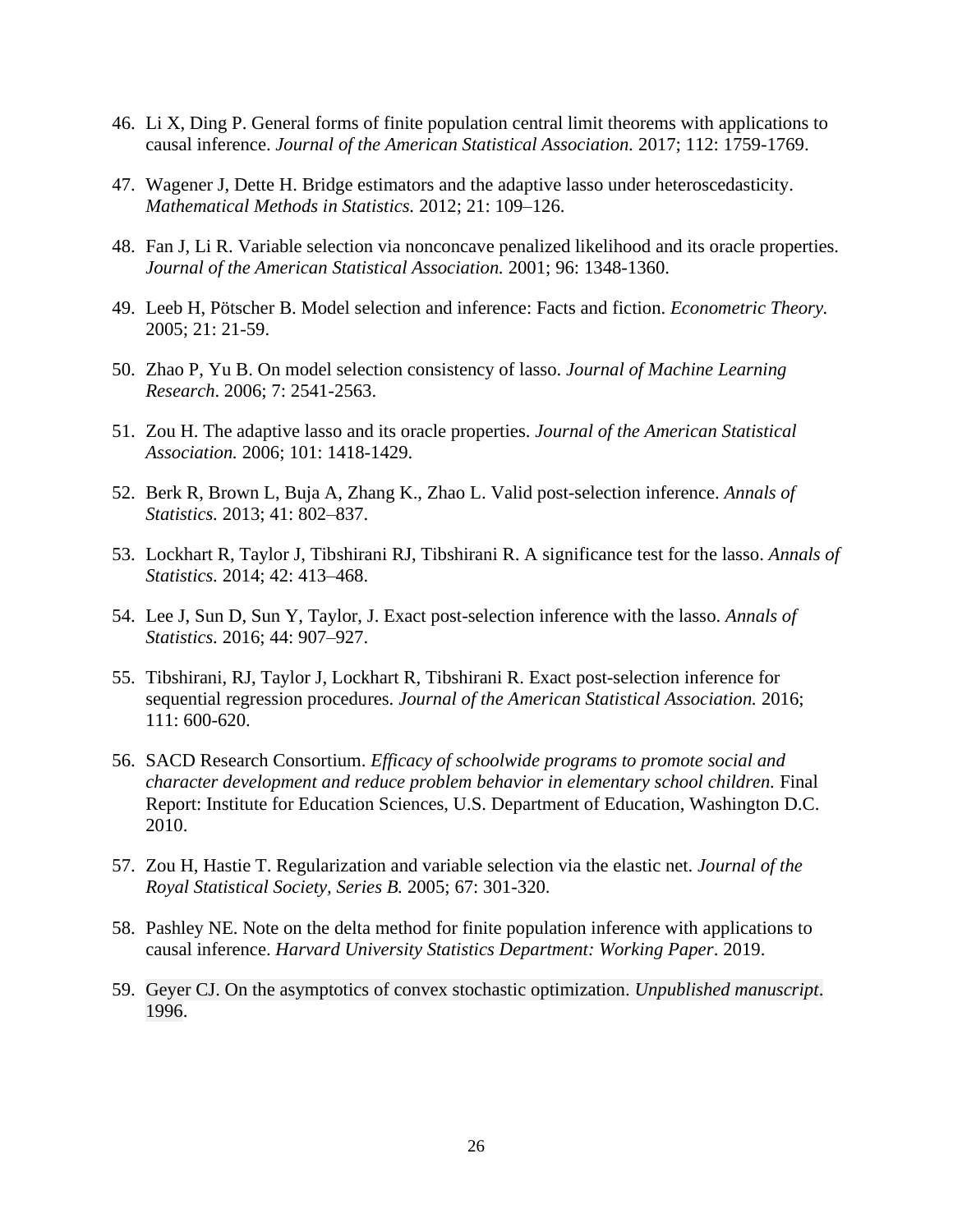|                      | Number of covariates |      | Average bias, Type 1 error, and |        |          | Standard errors |       |
|----------------------|----------------------|------|---------------------------------|--------|----------|-----------------|-------|
|                      | selected by          |      | average 95% confidence interval |        |          | of estimated    |       |
|                      | lasso                |      | coverage of estimated ATEs      |        |          | ATEs†††         |       |
| Parameter            | Total (true          | True | Average                         | Type 1 | Coverage | Average         | True  |
| values†              | and not)             |      | Bias††                          | error  | rate     | estimate        |       |
| $m = 20, k = 3$      |                      |      |                                 |        |          |                 |       |
| $v = 10, \rho = 0.0$ | 2.9                  | 1.7  | $-0.002$                        | 0.041  | 0.959    | 0.950           | 0.897 |
| $v = 10, \rho = 0.5$ | 2.6                  | 1.4  | 0.000                           | 0.044  | 0.956    | 0.373           | 0.322 |
| $v = 80, \rho = 0.0$ | 4.4                  | 1.6  | $-0.009$                        | 0.028  | 0.972    | 0.308           | 0.296 |
| $v = 80, \rho = 0.5$ | 3.5                  | 0.5  | 0.006                           | 0.035  | 0.965    | 0.249           | 0.203 |
| $m = 40, k = 5$      |                      |      |                                 |        |          |                 |       |
| $v = 10, \rho = 0.0$ | 3.9                  | 2.9  | 0.000                           | 0.047  | 0.953    | 0.257           | 0.236 |
| $v = 10, \rho = 0.5$ | 3.0                  | 2.3  | $-0.001$                        | 0.043  | 0.957    | 0.489           | 0.464 |
| $v = 80, \rho = 0.0$ | 6.2                  | 2.1  | 0.000                           | 0.041  | 0.959    | 0.474           | 0.451 |
| $v = 80, \rho = 0.5$ | 3.5                  | 1.9  | 0.001                           | 0.042  | 0.959    | 0.464           | 0.412 |
| $m = 80, k = 5$      |                      |      |                                 |        |          |                 |       |
| $v = 10, \rho = 0.0$ | 4.6                  | 2.8  | 0.001                           | 0.045  | 0.955    | 0.384           | 0.376 |
| $v = 10, \rho = 0.5$ | 4.3                  | 2.9  | 0.000                           | 0.050  | 0.950    | 0.283           | 0.274 |
| $v = 80, \rho = 0.0$ | 7.2                  | 3.3  | 0.000                           | 0.045  | 0.955    | 0.283           | 0.277 |
| $v = 80, \rho = 0.5$ | 6.4                  | 3.0  | $-0.001$                        | 0.042  | 0.958    | 0.128           | 0.120 |

**Table 1.** Simulation results using the Lasso-OLS two-stage procedure.

† The parameter, *m*, is the total number of clusters; *k* is the number of (true) covariates with non-zero parameters; *v* is the total number of covariates (both zero and non-zero parameters); and  $\rho$  is the correlation between adjacent covariates. See the text for simulation assumptions and methods.

††The bias is calculated relative to the estimated ATEs from the true model.

†††The "average estimate" is the average standard error across replications using the design-based standard error estimator in (4) from models with the first stage lasso covariates. The "true" standard error is the standard deviation of ATE estimates across replications from the model with the true covariates.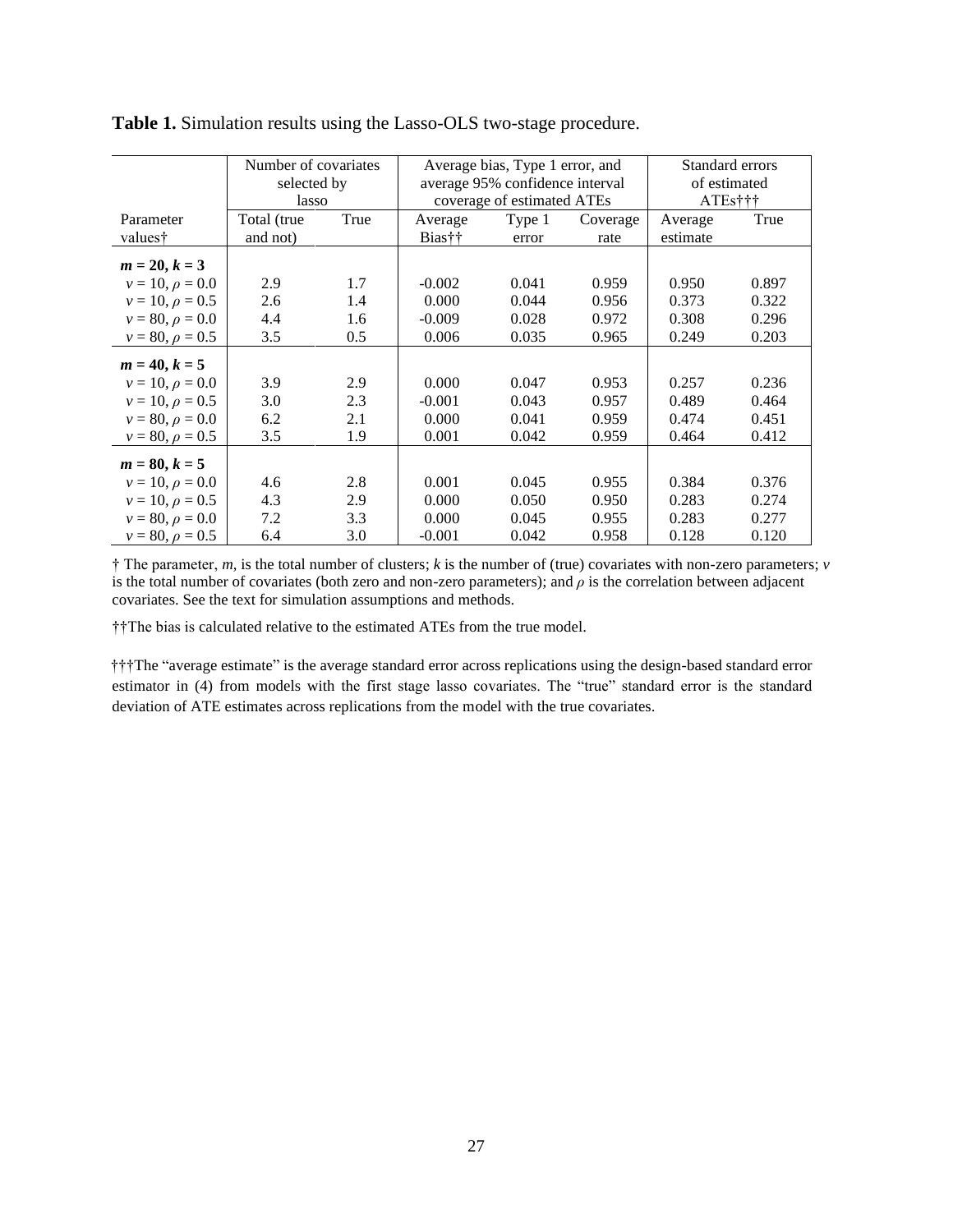|                                       | Data source                 |                                                                                                                                                                                                                                                |
|---------------------------------------|-----------------------------|------------------------------------------------------------------------------------------------------------------------------------------------------------------------------------------------------------------------------------------------|
| Outcome                               | (Spring 2007)               | Description of variable                                                                                                                                                                                                                        |
| Problem behavior                      | Child report                | Scale ranges from 0 to 3 and contains 6 items from the<br>Frequency of Delinquent Behavior Scale and 6 items from the<br>Aggression Scale; Reliability = $0.86$ .                                                                              |
| Normative beliefs<br>about aggression | Child report                | Scale ranges from 1 to 4 and contains 12 items from the<br>Normative Beliefs About Aggression Scale; Reliability = $0.83$ .                                                                                                                    |
| Student afraid at<br>school           | Child report                | Scale ranges from 1 to 4 and contains 4 items from the<br>Feelings of Safety at School scale; Reliability $= 0.79$ .                                                                                                                           |
| Altruistic behavior                   | Primary caregiver<br>report | Scale ranges from 1 to 4 and contains 8 items from the<br>Altruism Scale, Primary Caregiver Version; Reliability = $0.88$                                                                                                                      |
| Problem behavior                      | Teacher report              | Scale ranges from 1 to 4 and contains 14 items from the BASC<br>Aggression Subscale, Teacher Version, 7 items from the BASC<br>Conduct Problems Subscale, Teacher Version and 2 items from<br>the Responsibility Scale; Reliability $= 0.95$ . |
| Positive social<br>behavior           | Teacher report              | Scale ranges from 1 to 4 and contains 6 items from the<br>Responsibility Scale and 19 items from the Social Competence<br>Scale and 8 items from the Altruism Scale, Teacher Version;<br>Reliability = $0.97$ .                                |

**Table 2.** Outcome variables for the empirical analysis using SACD RCT data.

Note: See SACD Research Consortium<sup>56</sup> for a complete description of the construction of these scales.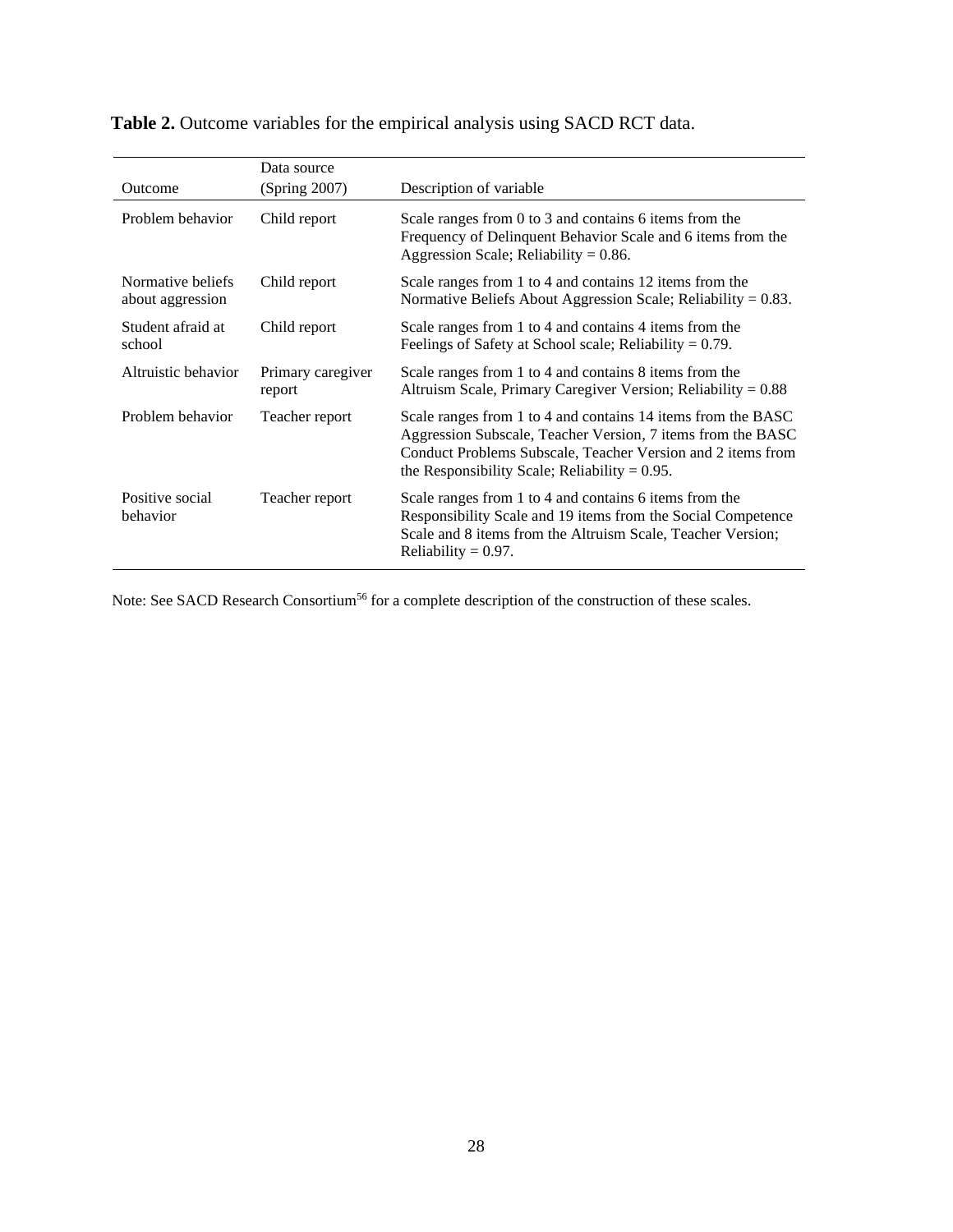|                                               |                                         | Second stage<br>ATE estimates |                           | Second stage standard errors<br>(p-values in parentheses) |                           |
|-----------------------------------------------|-----------------------------------------|-------------------------------|---------------------------|-----------------------------------------------------------|---------------------------|
| Outcome<br>scale                              | Number of lasso-<br>selected covariates | Lasso-selected<br>covariates  | Pretest<br>covariate only | Lasso-selected<br>covariates                              | Pretest covariate<br>only |
| Problem<br>behavior (CR)                      | $\overline{2}$                          | $-0.006$                      | $-0.004$                  | 0.026<br>(0.801)                                          | 0.028<br>(0.902)          |
| Normative<br>beliefs about<br>aggression (CR) | 3                                       | $-0.005$                      | 0.003                     | 0.025<br>(0.842)                                          | 0.030<br>(0.912)          |
| Student afraid at<br>school (CR)              | $\overline{4}$                          | $-0.067$                      | $-0.065$                  | 0.036<br>(0.067)                                          | 0.044<br>(0.141)          |
| Altruistic<br>behavior (PCR)                  | 5                                       | $-0.017$                      | $-0.016$                  | 0.026<br>(0.521)                                          | 0.028<br>(0.579)          |
| Problem<br>behavior (TR)                      | $\overline{4}$                          | $-0.009$                      | $-0.002$                  | 0.024<br>(0.695)                                          | 0.028<br>(0.936)          |
| Positive social<br>behavior (TR)              | 5                                       | $-0.010$                      | $-0.031$                  | 0.042<br>(0.804)                                          | 0.053<br>(0.561)          |

**Table 3.** Results for the empirical analysis using SACD RCT data.

Abbreviations.  $CR = child$  report,  $PCR = primary$  caregiver report,  $TR = teacher$  report.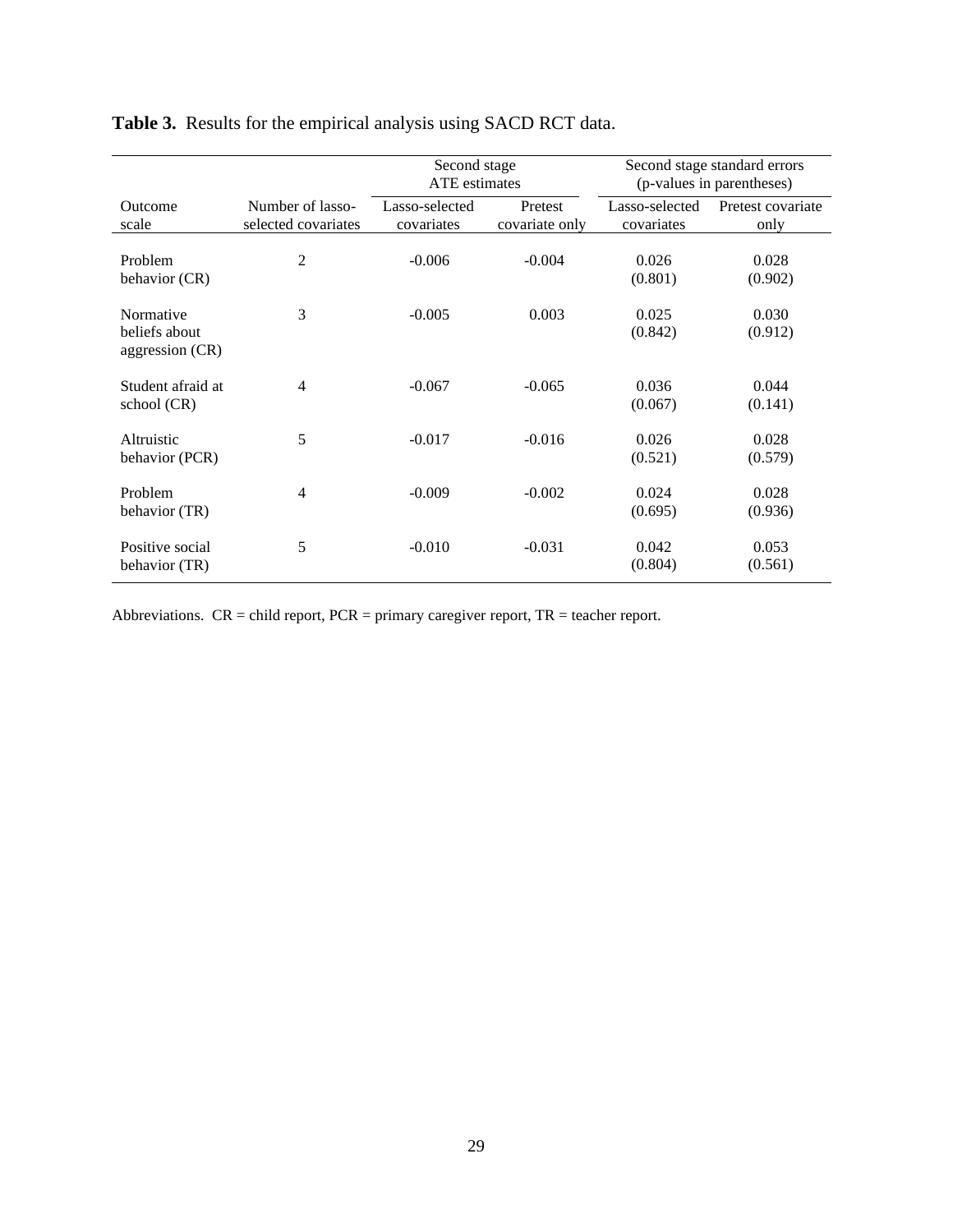## **Appendix A. Proof of Theorem 1**

To prove Theorem 1, we first need to prove a finite population CLT for our design-based working regression model that extends results in Schochet et al.<sup>17</sup> to focus not only on ATE estimation but also on covariate estimation.

**Theorem A.1.** Consider WLS estimation of the working model in (3) using cluster-level averages and weights,  $w_j$ , where centered cluster-level outcomes,  $\tilde{\bar{y}}_j = \bar{y}_j - \bar{\bar{y}}$ , are regressed on the centered cluster-level vector,  $\tilde{\vec{z}}_j = [\tilde{T}_j \ \tilde{\vec{x}}_j]$ , with associated parameter vector  $\delta = (\beta_1 \gamma')'$ . Assume also Conditions (C1), (C2), and (C4)-(C8) in Theorem 1 in the main text. Then as  $m \rightarrow$ ∞, we have that

$$
\sqrt{m}(\hat{\boldsymbol{\delta}} - \boldsymbol{\delta}) = \sqrt{m}[(\frac{\hat{\beta}_1}{\hat{\gamma}}) - (\frac{\beta_1}{\gamma})] \stackrel{d}{\rightarrow} N\left(\mathbf{0}, \begin{bmatrix} \Omega_{ATE}^2 & \mathbf{0} \\ \mathbf{0} & \Omega_{\gamma}^2 \end{bmatrix}\right), \tag{A.1}
$$

where  $\gamma = (\Omega_x^2)^{-1} \left( p \Omega_{x, Y}^2(1) + (1 - p) \Omega_{x, Y}^2(0) \right)$  is the asymptotic covariate parameter vector;  $\Omega_{X,Y}^2(t)$  is the limiting value of  $S_{X,Y}^2(t)$  for  $t \in \{1,0\}$ ;  $\Omega_{ATE}^2 = \lim_{m \to \infty} V_{ATE} = \frac{1}{p(1-p)}$  $\frac{1}{(p(1-p))^2} \Omega_{\varepsilon}$ ; and  $\Omega_{\gamma}^2$  =  $\lim_{m\to\infty} V_{\gamma} = (\Omega_x^2)^{-1} \Omega_{\rm r} (\Omega_x^2)^{-1}.$ 

# *Proof of Theorem A.1*

Schochet et al.<sup>17</sup> prove that under the design-based working model,  $\hat{\beta}_1$  is consistent and asymptotically normal with variance  $\frac{1}{m}\Omega_{ATE}^2$ . They also prove that  $\hat{\gamma} \to \gamma$ . Thus, we do not repeat those proofs here. To prove the asymptotic normality of  $\hat{\gamma}$ , we first write the estimated parameter vector as

$$
\begin{pmatrix} \hat{\beta}_1 \\ \hat{\mathbf{y}} \end{pmatrix} = \left( \sum_{j=1}^m w_j \tilde{\mathbf{z}}_j' \tilde{\mathbf{z}}_j \right)^{-1} \left( \sum_{j=1}^m w_j \tilde{\mathbf{z}}_j' \tilde{\mathbf{y}}_j \right),
$$

so that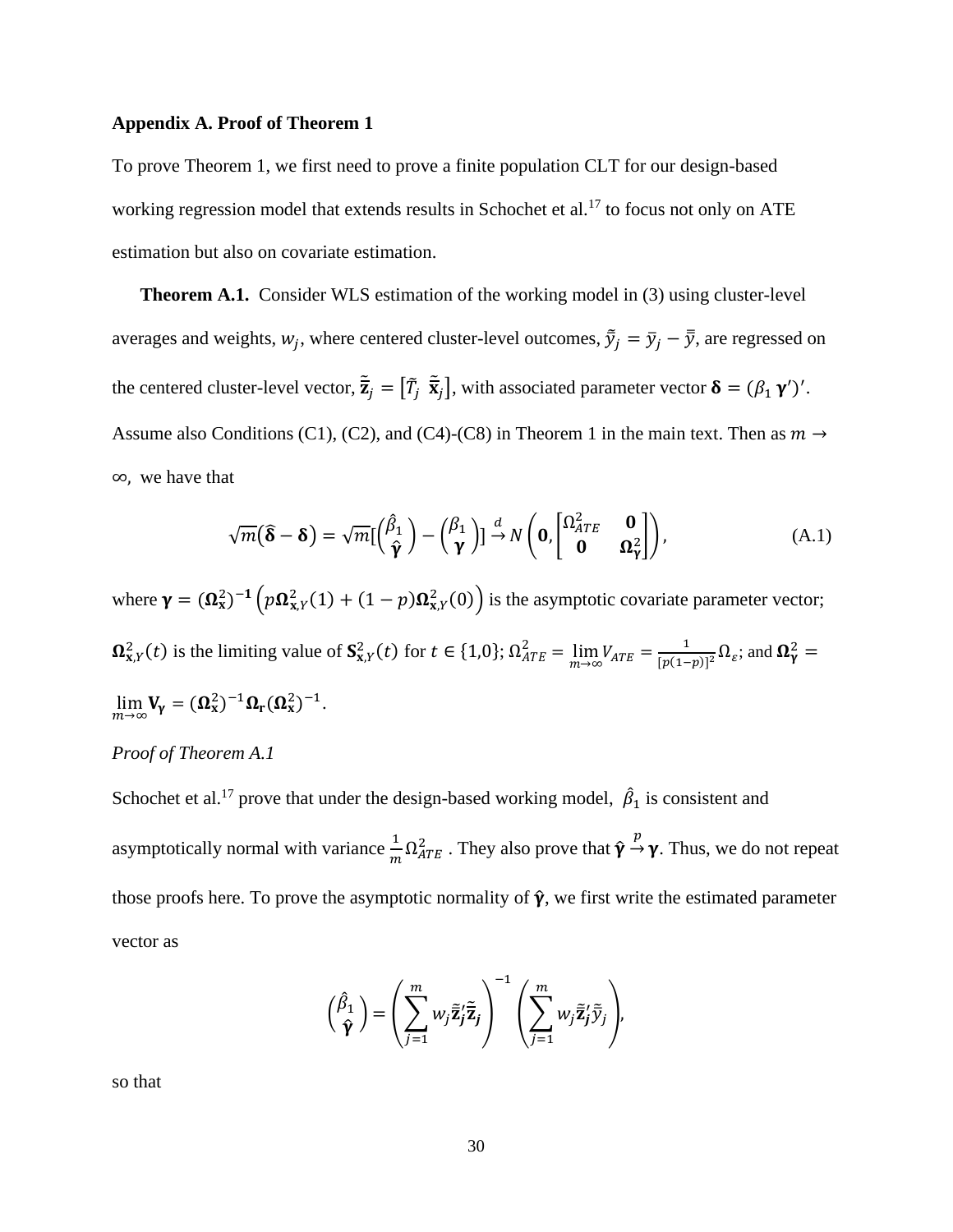$$
\sqrt{m}[\begin{pmatrix} \hat{\beta}_1 \\ \hat{\mathbf{y}} \end{pmatrix} - \begin{pmatrix} \beta_1 \\ \mathbf{y} \end{pmatrix}] = \left(\frac{1}{m} \sum_{j=1}^m w_j \tilde{\mathbf{z}}_j' \tilde{\mathbf{z}}_j\right)^{-1} \left(\frac{1}{\sqrt{m}} \sum_{j=1}^m w_j \tilde{\mathbf{z}}_j' \tilde{\mathbf{l}}_j\right),
$$

where  $\tilde{l}_j = \tilde{y}_j - \tilde{T}_j \beta_1 - \tilde{x}_j \gamma$  is the cluster-level residual. Multiplying this out, we find that

$$
\sqrt{m}\left[\begin{pmatrix} \hat{\beta}_1 \\ \hat{\mathbf{\gamma}} \end{pmatrix} - \begin{pmatrix} \beta_1 \\ \mathbf{\gamma} \end{pmatrix} \right] = \begin{bmatrix} \frac{1}{m} \sum_{j=1}^m \frac{w_j}{\bar{w}} \tilde{T}_j^2 & \frac{1}{m} \sum_{j=1}^m \frac{w_j}{\bar{w}} \tilde{T}_j \tilde{\bar{\mathbf{x}}}_j \\ \frac{1}{m} \sum_{j=1}^m \frac{w_j}{\bar{w}} \tilde{\bar{\mathbf{x}}}_j^2 \tilde{T}_j & \frac{1}{m} \sum_{j=1}^m \frac{w_j}{\bar{w}} \tilde{\bar{\mathbf{x}}}_j^2 \tilde{\bar{\mathbf{x}}}_j \\ \frac{1}{m} \sum_{j=1}^m \frac{w_j}{\bar{w}} \tilde{\bar{\mathbf{x}}}_j^2 \tilde{T}_j & \frac{1}{m} \sum_{j=1}^m \frac{w_j}{\bar{w}} \tilde{\bar{\mathbf{x}}}_j^2 \tilde{\bar{\mathbf{x}}}_j \end{bmatrix} \begin{bmatrix} \frac{1}{\sqrt{m}} \sum_{j=1}^m \frac{w_j}{\bar{w}} \tilde{T}_j \tilde{\bar{l}}_j \\ \frac{1}{\sqrt{m}} \sum_{j=1}^m \frac{w_j}{\bar{w}} \tilde{\bar{\mathbf{x}}}_j^2 \tilde{\bar{l}}_j \end{bmatrix},
$$

which, to simplify notation, we express as

$$
\begin{bmatrix} A & \mathbf{B} \\ \mathbf{B'} & \mathbf{C} \end{bmatrix}^{-1} \begin{bmatrix} E \\ \mathbf{F} \end{bmatrix} . \tag{A.2}
$$

Applying standard results on inverses of partitioned matrices to (A.2), we find after some algebra that

$$
\sqrt{m}(\hat{\mathbf{y}} - \mathbf{y}) = \frac{-\mathbf{C}^{-1} \mathbf{B}'}{Denom} E + \left(\mathbf{C}^{-1} + \frac{\mathbf{C}^{-1} \mathbf{B}' \mathbf{B} \mathbf{C}^{-1}}{Denom}\right) \mathbf{F},\tag{A.3}
$$

where  $Denom = (A - BC^{-1}B')$ . We now consider each term in (A.3). Under Condition (C7) in the main text, we have  $A \stackrel{p}{\rightarrow} p(1-p)$ , and because of randomization, we have  $B \stackrel{p}{\rightarrow} 0$ , which also implies that  $\hat{\beta}_1$  and  $\hat{\gamma}$  are asymptotically uncorrelated. Further, using (C8) and Slutsky's theorem, we have  $C^{-1} \stackrel{p}{\rightarrow} (\Omega_{x}^{2})^{-1}$ . These results establish that  $Denom \stackrel{p}{\rightarrow} A$ ,  $C^{-1}B' \stackrel{p}{\rightarrow} 0$ , and  $C^{-1}B'BC^{-1}$  $\stackrel{p}{\rightarrow}$  0. Next, under (C1), (C2), (C4), (C5), (C7), and (C8), Schochet et al.<sup>17</sup> prove that E  $\to N(0, \Omega_{\varepsilon}^2)$ . Thus, the first term on the right-hand side in (A.3) vanishes as m gets large, as does the second term inside the brackets. What remains is to establish a CLT for **F**.

To do this, it is useful to express  $E$  and  $\bf{F}$  in a parallel form, where we insert the identities,  $\beta_1 = \overline{\overline{Y}}(1) - \overline{\overline{Y}}(0)$  and  $y_{ij} = T_j Y_{ij}(1) + (1 - T_j)Y_{ij}(0)$ , into the expression for  $\overline{\tilde{l}}_j$  to yield: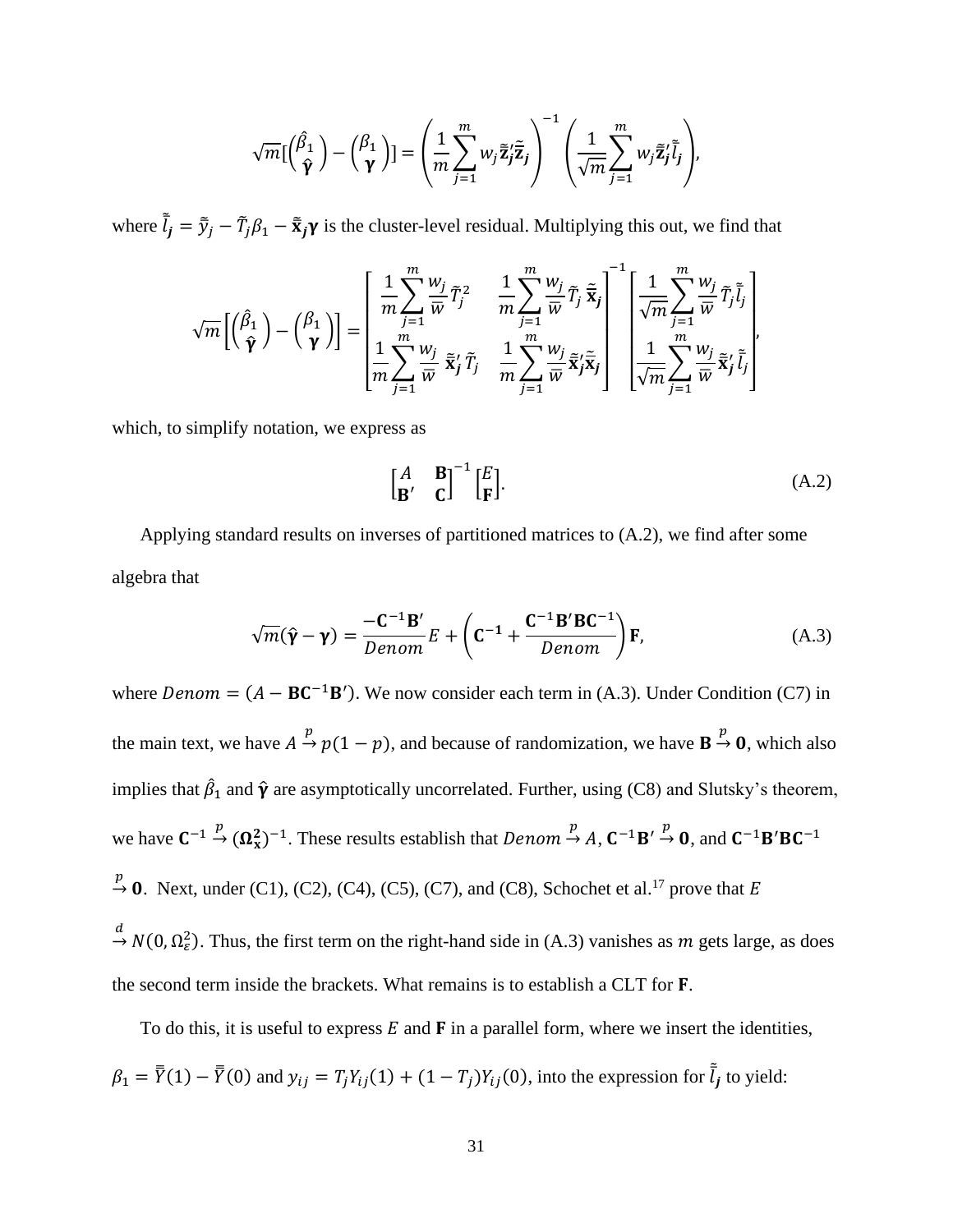$$
E = \frac{1}{\sqrt{m}} \sum_{j=1}^{m} \frac{w_j}{\overline{w}} \left[ T_j (1-p) \widetilde{\tilde{\varepsilon}_j} (1) - (1-T_j) p \widetilde{\tilde{\varepsilon}_j} (0) \right]
$$

and

$$
\mathbf{F} = \frac{1}{\sqrt{m}} \sum_{j=1}^{m} \frac{w_j}{\overline{w}} \Big[ T_j \tilde{\overline{\mathbf{x}}}'_j \tilde{\varepsilon}_j(1) + (1 - T_j) \tilde{\overline{\mathbf{x}}}'_j \tilde{\varepsilon}_j(0) \Big] = \frac{1}{\sqrt{m}} \sum_{j=1}^{m} \frac{w_j}{\overline{w}} \Big[ T_j \tilde{\overline{\mathbf{r}}}_j(1) + (1 - T_j) \tilde{\overline{\mathbf{r}}}_j(0) \Big].
$$

Using this formulation, the delta method for finite populations<sup>58</sup> can be used to establish a finite population CLT for each covariate in **F** using Condition (C6) on  $\tilde{\mathbf{r}}_j(t)$ , that parallels and supplements (C4) on  $\tilde{\bar{\epsilon}}_j(t)$  and (C5) on  $\tilde{\bar{\mathbf{x}}}_j$  that are required to establish a CLT for the ATE estimator,  $\hat{\beta}_1$ . Multivariate normality follows because the CLT holds for any linear combination of the covariates under our rank assumption for  $\Omega_x^2$ .

The asymptotic variance of  $\hat{\gamma}$  can be derived using the delta method for finite populations<sup>58</sup>. Instead, we find it more transparent to use the following standard asymptotic expansion for  $\hat{\mathbf{y}}$ :

$$
\sqrt{m}(\hat{\mathbf{\gamma}} - \mathbf{\gamma}) = (\mathbf{\Omega}_{\mathbf{x}}^2)^{-1} \frac{1}{\sqrt{m}} \sum_{j=1}^m \frac{w_j}{\overline{w}} \left[ T_j \tilde{\mathbf{r}}_j(1) + (1 - T_j) \tilde{\mathbf{r}}_j(0) \right] + o_p(1),
$$

where  $o_p(1)$  signifies a term that converges in probability to zero. We can then use this expression to calculate  $\lim_{m\to\infty} E_R(\hat{\mathbf{Y}} - \mathbf{Y})(\hat{\mathbf{Y}} - \mathbf{Y})'$ , where the expectation is taken with respect to the randomization distribution,  $R$ . This yields the following asymptotic variance expression:

$$
AsyVar(\hat{\mathbf{y}}) = \frac{1}{m} (\Omega_{\mathbf{x}}^2)^{-1} \mathbf{D}_{\mathbf{r}} (\Omega_{\mathbf{x}}^2)^{-1},
$$
\n(A.4)

where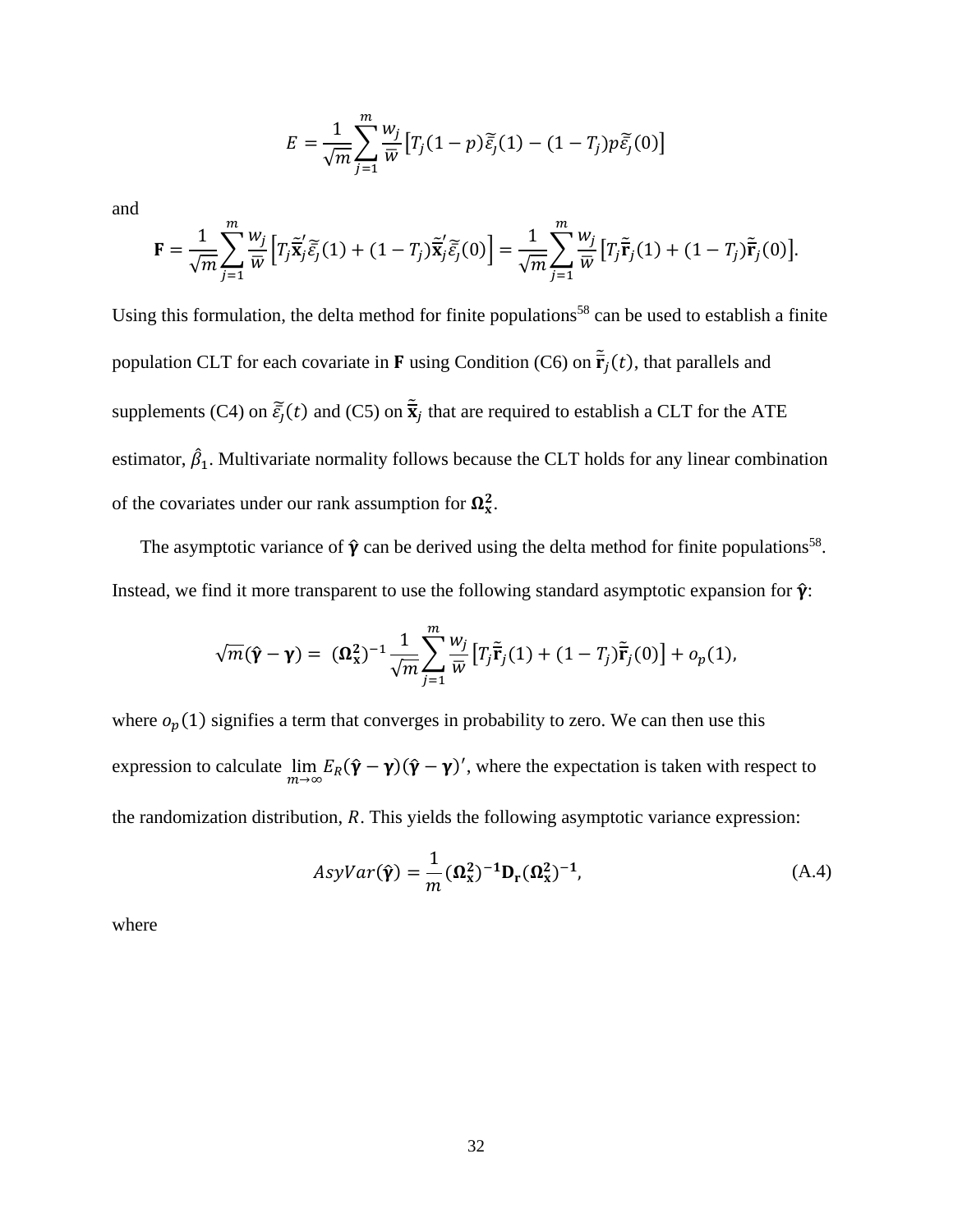$$
\mathbf{D}_{\mathbf{r}} = p(1-p) \lim_{m \to \infty} \frac{1}{m} \left( \sum_{j=1}^{m} \frac{w_{j}^{2}}{\bar{w}^{2}} \tilde{\mathbf{r}}_{j}(1) \tilde{\mathbf{r}}_{j}(1)' - \frac{1}{(m-1)} \sum_{j=1}^{m} \sum_{h \neq j}^{m} \frac{w_{j}^{2}}{\bar{w}^{2}} \tilde{\mathbf{r}}_{j}(1) \tilde{\mathbf{r}}_{h}(1)' + \sum_{j=1}^{m} \frac{w_{j}^{2}}{\bar{w}^{2}} \tilde{\mathbf{r}}_{j}(0) \tilde{\mathbf{r}}_{j}(0)' - \frac{1}{(m-1)} \sum_{j=1}^{m} \sum_{h \neq j}^{m} \frac{w_{j}^{2}}{\bar{w}^{2}} \tilde{\mathbf{r}}_{j}(0) \tilde{\mathbf{r}}_{h}(0)' - 2 \sum_{j=1}^{m} \frac{w_{j}^{2}}{\bar{w}^{2}} \tilde{\mathbf{r}}_{j}(1) \tilde{\mathbf{r}}_{j}(0)' + 2 \frac{1}{(m-1)} \sum_{j=1}^{m} \sum_{h \neq j}^{m} \frac{w_{j}^{2}}{\bar{w}^{2}} \tilde{\mathbf{r}}_{j}(1) \tilde{\mathbf{r}}_{h}(0)' \right).
$$
\n(A.5)

This result uses the relations,  $Var_R(T_j) = p(1 - p)$  and  $Cov_R(T_j T_q) = -\frac{p(1-p)}{(m-1)}$  $\frac{p(1-p)}{(m-1)}$ . Note next that  $\sum_{j=1}^m w_j \tilde{\overline{\mathbf{r}}}_j(t) = \mathbf{0}$ , so it follows that  $(\sum_{j=1}^m w_j \tilde{\overline{\mathbf{r}}}_j(t)) (\sum_{j=1}^m w_j \tilde{\overline{\mathbf{r}}}_j(t))' = \mathbf{0}$ , and thus, we find that  $\sum_j \sum_{k \neq j} w_j^2 \tilde{\vec{r}}_j(t) \tilde{\vec{r}}_h(t)' = -\sum_j w_j^2 \tilde{\vec{r}}_j(t) \tilde{\vec{r}}_j(t)'$ . Similarly, we have that  $\sum_j \sum_{k \neq j} w_j^2 \tilde{\vec{r}}_j(1) \tilde{\vec{r}}_h(0)' = -\sum_j w_j^2 \tilde{\vec{r}}_j(1) \tilde{\vec{r}}_j(0)'$ . Plugging these relations into (A.5) and taking limits under assumption (C8) yields

$$
\mathbf{D}_{\mathbf{r}} = \mathbf{\Omega}_{\mathbf{r}}^2 = p(1-p)[\mathbf{\Omega}_{\mathbf{r}}^2(1) + \mathbf{\Omega}_{\mathbf{r}}^2(0) - 2\mathbf{\Omega}_{\mathbf{r}}^2(1,0)]
$$

and

$$
AsyVar(\hat{\gamma}) = \frac{1}{m} (\Omega_{\rm x}^2)^{-1} \Omega_{\rm r}^2 (\Omega_{\rm x}^2)^{-1},
$$

where  $\Omega_r^2(1)$ ,  $\Omega_r^2(0)$  and  $\Omega_r^2(1,0)$  are limiting values of  $S_r^2(1)$ ,  $S_r^2(0)$  and  $S_r^2(1,0)$ , respectively. Combining results establishes the asymptotic result in (A.1), which we now use in the proof for Theorem 1.

## **Proof of Theorem 1**

Our proof closely follows Knight and Fu<sup>18</sup> adapted to our clustered RCT setting. Let  $\tilde{l}_j$  =  $(\tilde{\bar{y}}_j - \tilde{\bar{z}}_j \delta)$  be the residual from the WLS regression model, and define  $V_m(\mathbf{u})$  as follows: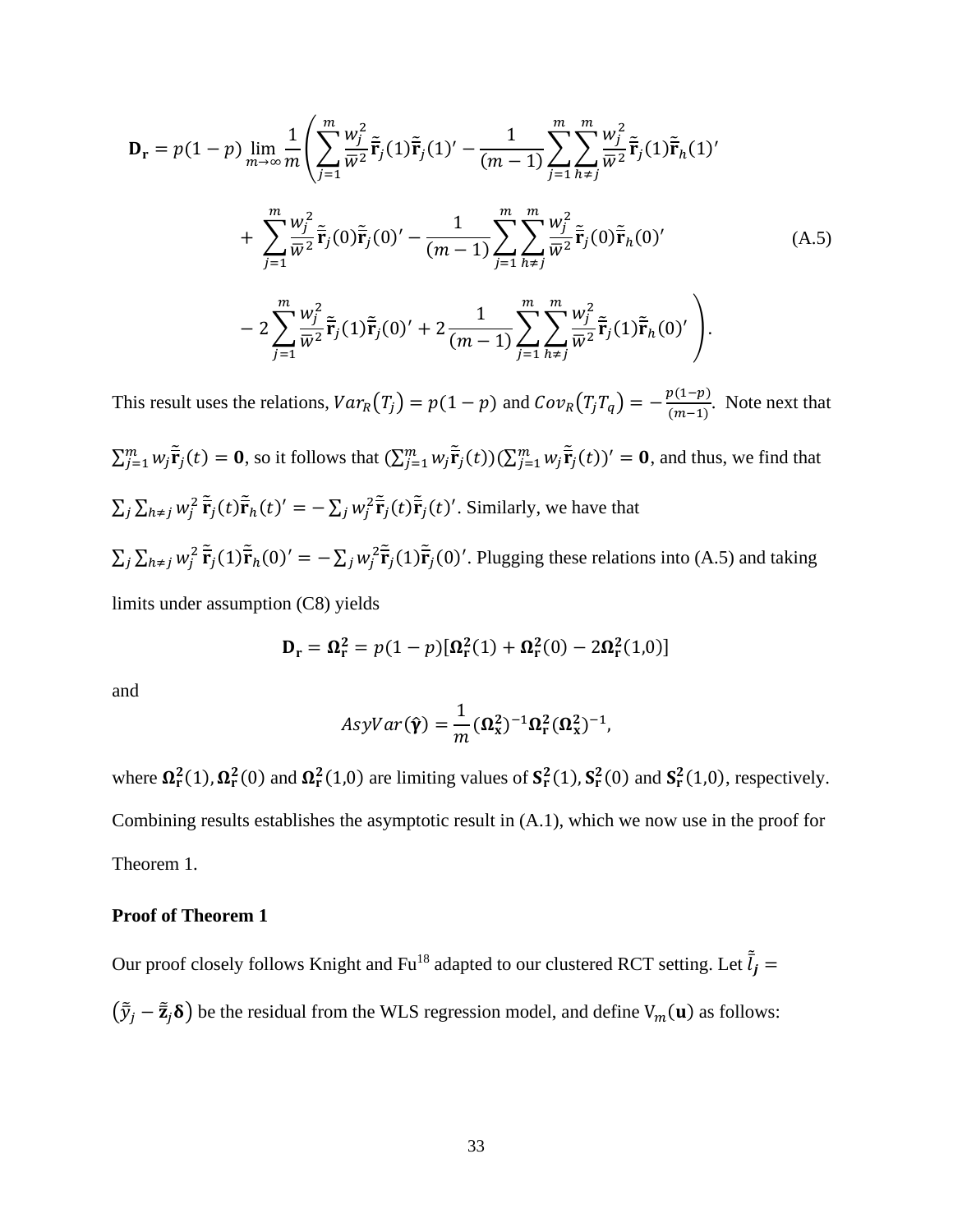$$
V_m(\mathbf{u}) = \sum_{j=1}^m \frac{w_j}{\overline{w}} \left[ (\overline{\tilde{l}}_j - \frac{\mathbf{u}' \overline{\tilde{\mathbf{z}}}_j}{\sqrt{m}})^2 - \overline{\tilde{l}}_j^2 \right] + \frac{\lambda_m}{\sqrt{m}} \sum_{q=1}^{v+1} \sqrt{m} \left[ \left| \delta_q + \frac{u_q}{\sqrt{m}} \right| - \left| \delta_q \right| \right]. \tag{A.6}
$$

Note that  $V_m(\mathbf{u})$  is convex and is minimized at  $\hat{\mathbf{u}} = \sqrt{m}(\hat{\delta}_{lasso} - \delta)$ , which can be seen by comparing first order conditions for (A.6) and for the lasso model in (5) in the main text. To consider the asymptotic properties of  $V_m(u)$ , we examine each term on the right-hand side of (A.6). If we multiply out the first term and use Theorem 1 and Slutsky's theorem, we find that for every  $\mathbf{u} \in \mathbb{R}^{v+1}$ ,

$$
\sum_{j=1}^{m} \frac{w_j}{\overline{w}} \left[ (\overline{\tilde{l}}_j - \frac{\mathbf{u}' \overline{\tilde{\mathbf{z}}}_j}{\sqrt{m}})^2 - \overline{\tilde{l}}_j^2 \right] = -2\mathbf{u}' \sum_{j=1}^{m} \frac{w_j}{\overline{w}} \frac{\overline{\tilde{\mathbf{z}}}_j \overline{\tilde{l}}_j}{\sqrt{m}} + \mathbf{u}' (\sum_{j=1}^{m} \frac{w_j}{\overline{w}} \frac{\overline{\tilde{\mathbf{z}}}_j \overline{\tilde{\mathbf{z}}}_j}{m}) \mathbf{u}
$$

$$
\xrightarrow{d} -2\mathbf{u}' \mathbf{W} + \mathbf{u}' \mathbf{Q} \mathbf{u},
$$

where  $W$  and  $Q$  are defined in Theorem 1 in the main text.

For the second term in (A.6), note that if  $\delta_q \neq 0$ , then  $\sqrt{m} \left[ \left| \delta_q + \frac{u_q}{\sqrt{m}} \right| \right]$  $\left| \frac{u_q}{\sqrt{m}} \right| - \left| \delta_q \right| \right| \rightarrow u_q \text{sgn}(\delta_q),$ whereas if  $\delta_q = 0$ , then  $\sqrt{m} \left[ \left| \delta_q + \frac{u_q}{\sqrt{m}} \right| \right]$  $\frac{u_q}{\sqrt{m}}$  –  $|\delta_q|$  =  $|u_q|$ . Further,  $\frac{\lambda_m}{\sqrt{m}} \to \lambda_0$  by Condition (C3). Thus, again using Slutsky's theorem, we find that

$$
\frac{\lambda_m}{\sqrt{m}} \sum_{q=1}^{\nu+1} \sqrt{m} \left[ \left| \delta_q + \frac{u_q}{\sqrt{m}} \right| - \left| \delta_q \right| \right] \to \lambda_0 \sum_{q=1}^{\nu+1} [u_q \operatorname{sgn}(\delta_q) I(\delta_q \neq 0) + |u_q| I(\delta_q = 0)],
$$

where  $I(arg)$  is the indicator function that equals 1 if  $arg$  holds and 0 otherwise.

These results establish that  $V_m(u) \stackrel{d}{\rightarrow} V(u)$  as defined in (6) in the main text. Because  $V(u)$ has a unique minimum, results in Geyer<sup>59</sup> establish that

$$
\operatorname{argmin}_{\mathbf{u}}(V_m) = \sqrt{m} \big( \widehat{\boldsymbol{\delta}}_{lasso} - \boldsymbol{\delta} \big) \stackrel{d}{\rightarrow} \operatorname{argmin}_{\mathbf{u}}(V),
$$

which proves the theorem.